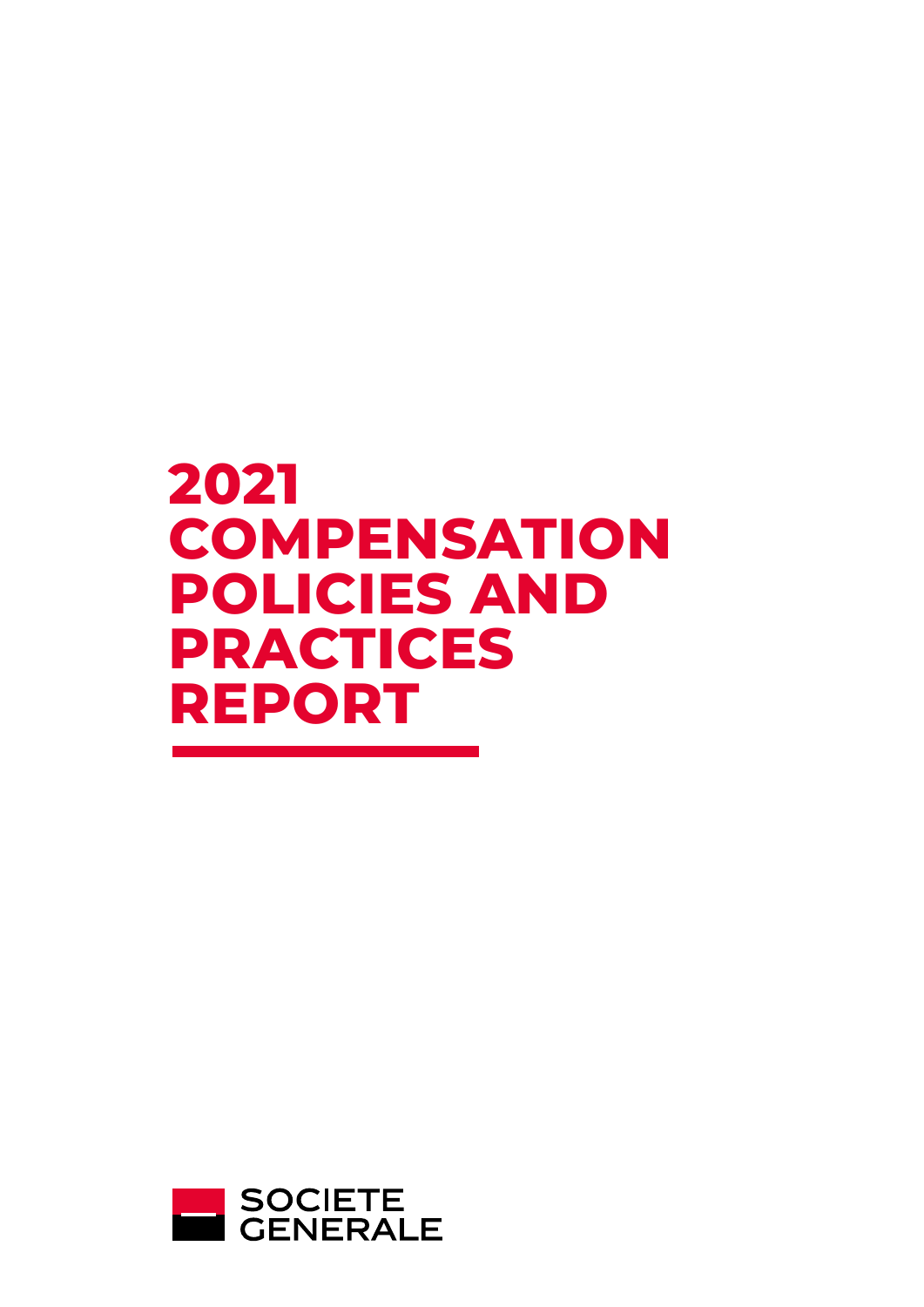# **TABLE OF CONTENTS**

| <b>PART 1. CORPORATE GOVERNANCE COMPENSATION POLICY</b>   |
|-----------------------------------------------------------|
| <b>PART 2. GROUP COMPENSATION POLICIES AND PRINCIPLES</b> |
| <b>PART 3. INFORMATION ON COMPENSATION</b>                |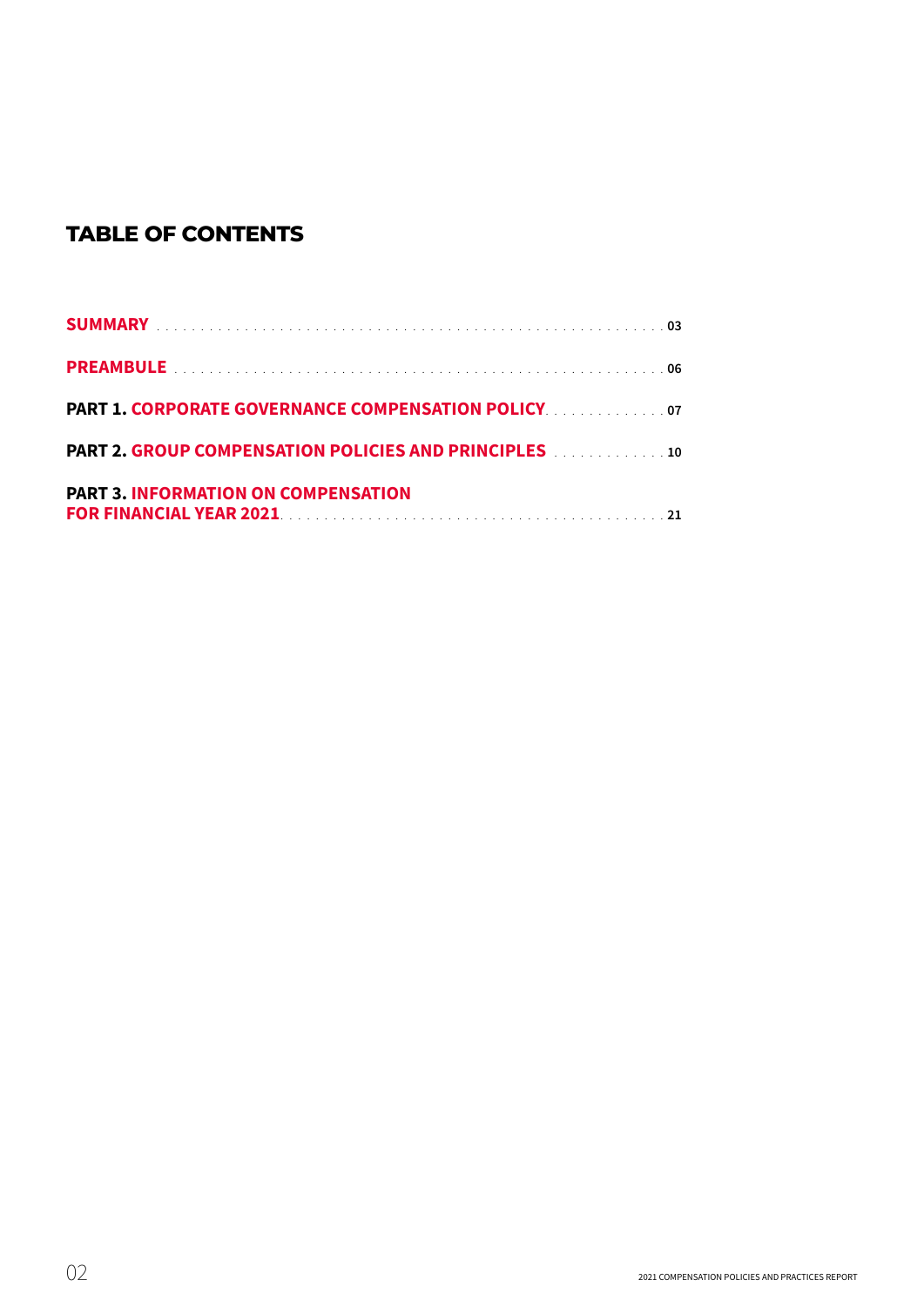# **SUMMARY**

**The objective of the compensation policy implemented by the Group is to attract, motivate and retain employees in the long term, while ensuring appropriate management of risks and compliance, and promoting Group values. The policy is based on principles of non-discrimination and fairness between employees and principles applicable equally to all. It is then adapted to each business line and geographic area in which the Group operates, taking into account market practices and conditions as well as regulatory requirements. This policy can be adapted when required by national regulations. For Chief Executive Officers, it also aims to reward their efforts to implement the Group's long-term Strategic in the interests of its shareholders, clients and employees.**

#### **GROUP GOVERNANCE OF COMPENSATION POLICY**

#### **The governance applied by the Group ensures an exhaustive and independent review of the compensation policy through:**

- An annual compensation review, coordinated by the Group Human Resources Division, involving the Finance Division and control functions, and proceeding in successive stages of validation up to the level of General Management;
- $\blacksquare$  A final validation of the policy (including the principles, budgets and the compensation policy for Group employees having a significant impact on the Group's risk profile) by the Board of Directors after review by the Remuneration Committee.

**The compensation policy is established in accordance with applicable regulations, and in particular European Directive 2019/878 (hereinafter "CRD V") of the European Parliament and of the Council of 20 May 2019 amending Directive 2013/36/EU of 26 June 2013 and transposed in France by Order** No. 2020-1635 of 21 December 2020 and the Order of 22 December 2020 amending the Decree of 3 November 2014 on internal control<sup>(1)</sup> for persons having a significant impact on the Group's risk profile (hereinafter "regulated population"). It is regularly reviewed:

- **Externally by the various supervisory authorities:**
- Internally through an independent review conducted by the Internal Audit Division.

In addition, with respect to the Chief Executive Officers, it observes the provisions of the French Commercial Code and the recommendations of the AFEP-MEDEF Corporate Governance Code.

The compensation policy for the Chief Executive Officers is submitted *ex-ante* to the General Shareholders' Meeting and its implementation is also subject to the GM's approval, in accordance with the conditions defined by the French Commercial Code.

(1) Decree of 3 November 2014 on the internal control of companies in the banking, payment services and investment services sector.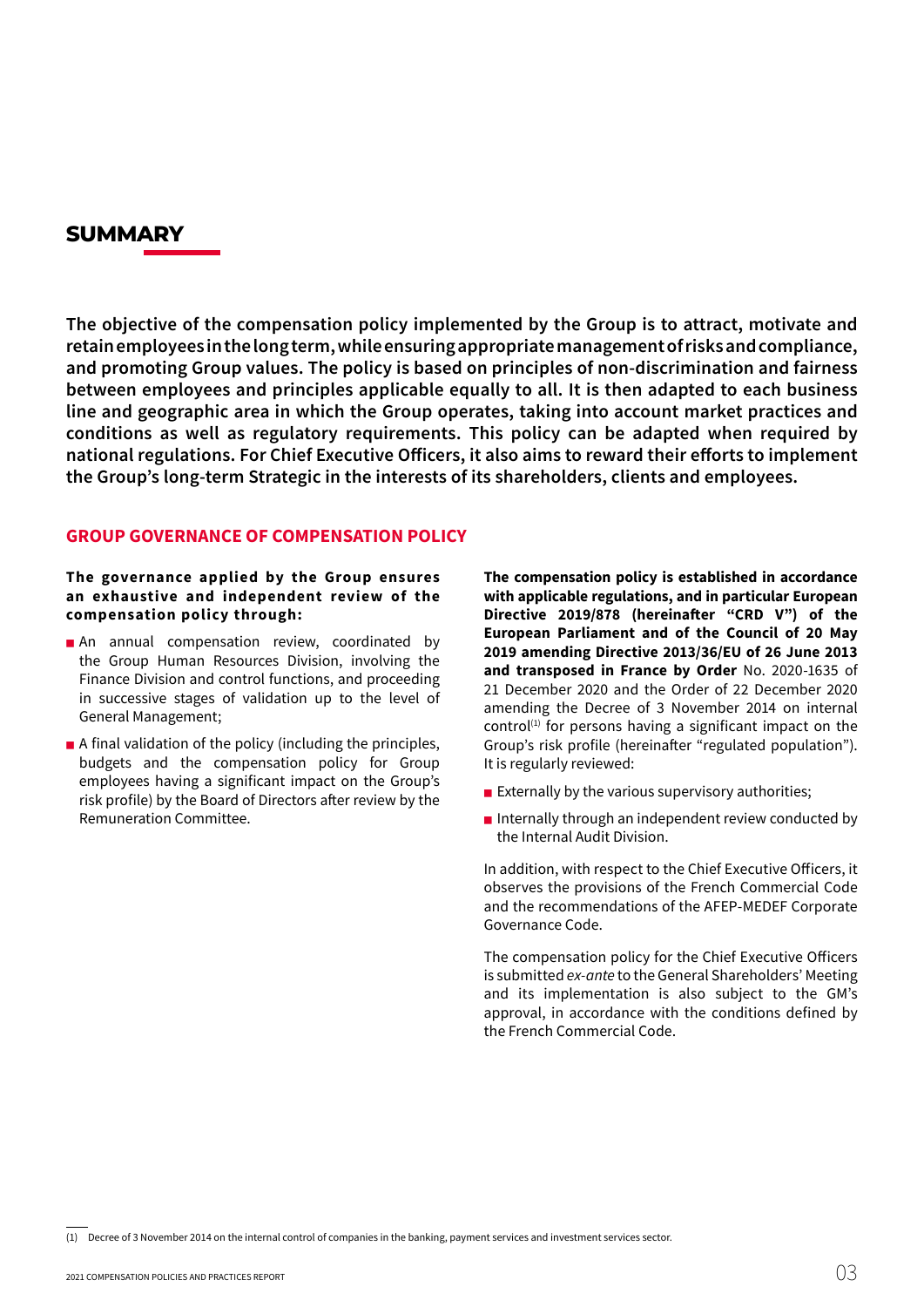#### **The remuneration policy complies with the provisions of CRD V, which came into force at the end of December 2020:**

- $\blacksquare$  By observing the principle of gender neutrality and equal pay between male and female employees performing the same work or work of the same value;
- By defining a 2021 regulated population scope in accordance with Delegated Regulation (EU) 2021/923 of 25 March 2021.**The 2021 regulated population was defined on the basis of the identification criteria specified in the EBA's regulatory technical standards (level of responsibility, impact on risk and level of total remuneration);**
- By obtaining approval from the General Meeting of 20 May 2014 to increase the maximum variable/ fixed remuneration ratio of this population to 2:1 and ensuring that this maximum ratio is observed for the entire regulated population. The 8th resolution of the Ordinary General Meeting of 20 May 2014 was approved by 96.46% of voters.
- **The approach adopted in 2021 to defining the regulated population and structuring the population's variable remuneration complies with CRD V.** Its main components are as follows:
- **Variable remuneration budgets are determined by activity based on:**
	- **financial results** after taking risks into account; the Finance Division also ensures that the total amount of variable remuneration does not undermine the Group's ability to meet its objectives in terms of capital requirements;
	- **qualitative factors** such as market practices, conditions under which business is conducted, risk management and observation of compliance, through an independent assessment performed by the Risk and Compliance Divisions, mainly for the Global Banking and Investor Solutions, International Retail Banking and Financial Services, and French Retail Banking business lines;
	- **individual allocations, taking into account an annual managerial evaluation of the achievement of quantitative and qualitative targets known to the employee and including indicators related to risk management and compliance** (in particular criteria related to regulatory compliance and, for the employees in question, related to the risk management, respect for client interests and fair treatment of clients, quality of services provided to clients and compliance with rules governing market integrity).

The Group employee evaluation tool includes a Conduct and Compliance section, used by managers to include these criteria in the annual performance assessment. In addition, for certain populations, an independent assessment is carried out by the Risk and Compliance Divisions on risk management and observation of compliance rules.

- **A variable compensation structure in compliance with regulations and including, for the CRD V regulated population:**
	- A deferred trigger threshold starting at €50 $k^{(2)}$ of total variable remuneration, or one third of total remuneration;
	- an unvested component subject to conditions such as continued employment, financial performance, appropriate risk management and compliance. This component is vested over four years at 25% per year, **with a deferral rate of at least 40% and a maximum of 70% (above the minimum 60% threshold required by regulations for the highest levels of remuneration);**
	- **at least 50% awarded in the form of Societe Generale shares or Societe Generale share equivalents** (50% of the vested component and 50% of the unvested component).

**Thus, the component of variable remuneration paid immediately in cash is no more than 30% of total variable remuneration (i.e. half of the vested component equal to no more than 60% of total variable remuneration). The other half of the vested component is awarded in Societe Generale share equivalents. It may be limited to 15% of total variable remuneration for the highest variable remunerations (case in which the deferred component accounts for 70% of total variable remuneration).**

The component awarded in shares or share equivalents is also subject to a lock-in period of at least six months.

The variable remuneration scheme for the members of the Group Strategic Committee heading up Business Units (business lines, regions) and Service Units (support and control functions) and for the Deputy Chief Executive Officers, is more stringent than the scheme applied to other regulated employees. The unvested component of their variable remuneration is deferred over five years, with one portion broken down into thirds and deferred over three years, and one portion comprising a long-term incentive vesting after the fourth and fifth year, awarded in Societe Generale shares or share equivalents and subject to the relative performance of the Societe Generale share (see 2.3.2).

(2) Or a lower threshold if required by local regulations.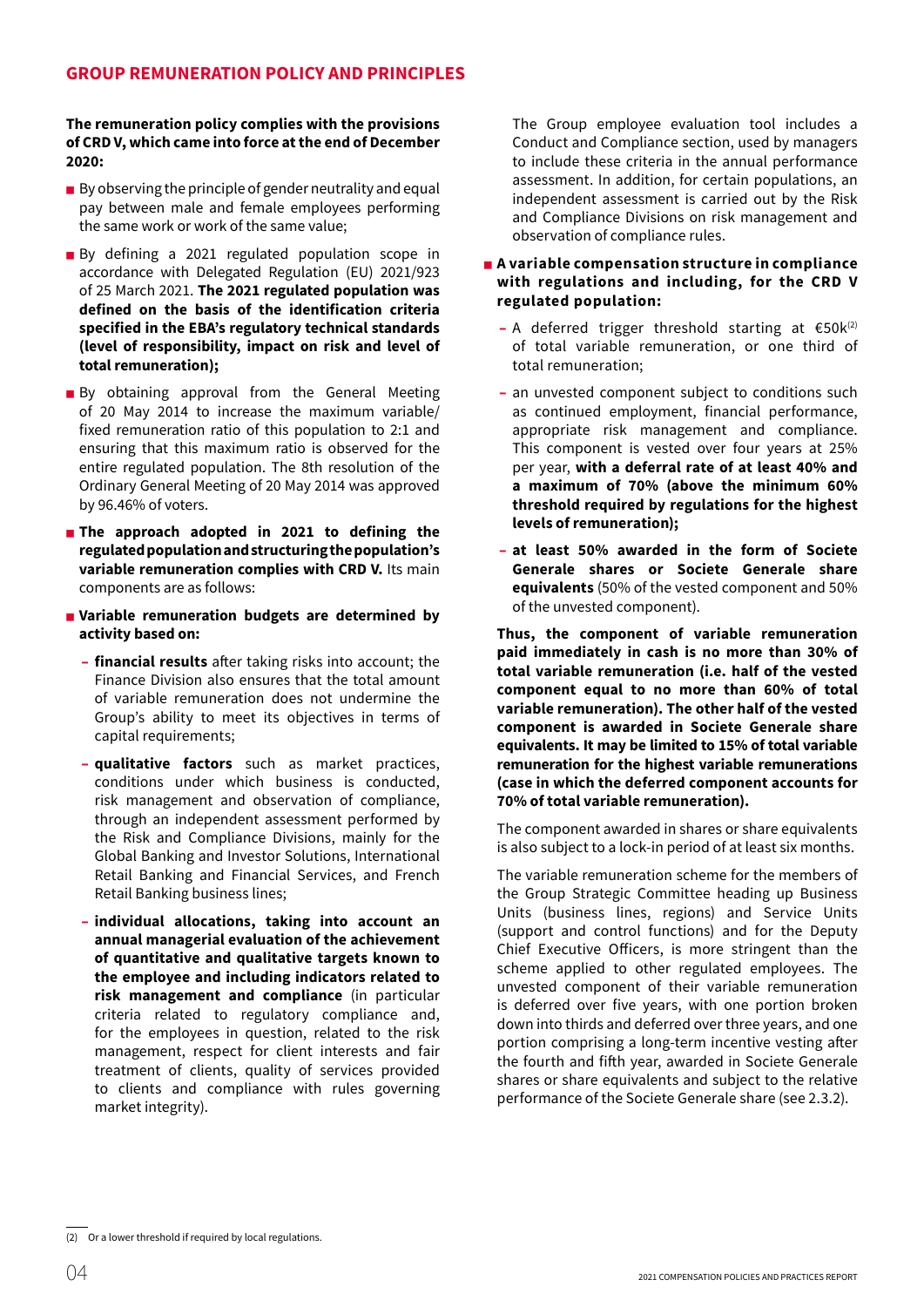# **SYNTHESIS ON THE CRD V REGULATED POPULATION OF SOCIETE GENERALE GROUP**

**In 2021, the Group CRD V regulated population included 569 staff members.**

**The variable remuneration pool awarded to this population in respect to 2021 was €197.3m and total variable and fixed remuneration amounted to €365.9m:**

| 2021                                                                           | <b>TOTAL GROUP.</b> |
|--------------------------------------------------------------------------------|---------------------|
| <b>GROUP REGULATED POPULATION</b>                                              | 569                 |
| <b>TOTAL REMUNERATION (€m)</b>                                                 | 365.9               |
| o/w fixed remuneration $(\epsilon m)$                                          | 168.6               |
| o/w variable remuneration( $\epsilon$ m)                                       | 197.3               |
| Variable remuneration component awarded in shares and share linked instruments | 51%                 |
| Deferred component of variable remuneration                                    | 53%                 |
| Average ratio of variable/fixed                                                | 117%                |

*Gross compensation excluding employer charges.*

**The structure of variable compensation is detailed in paragraph 2.3.2.1.**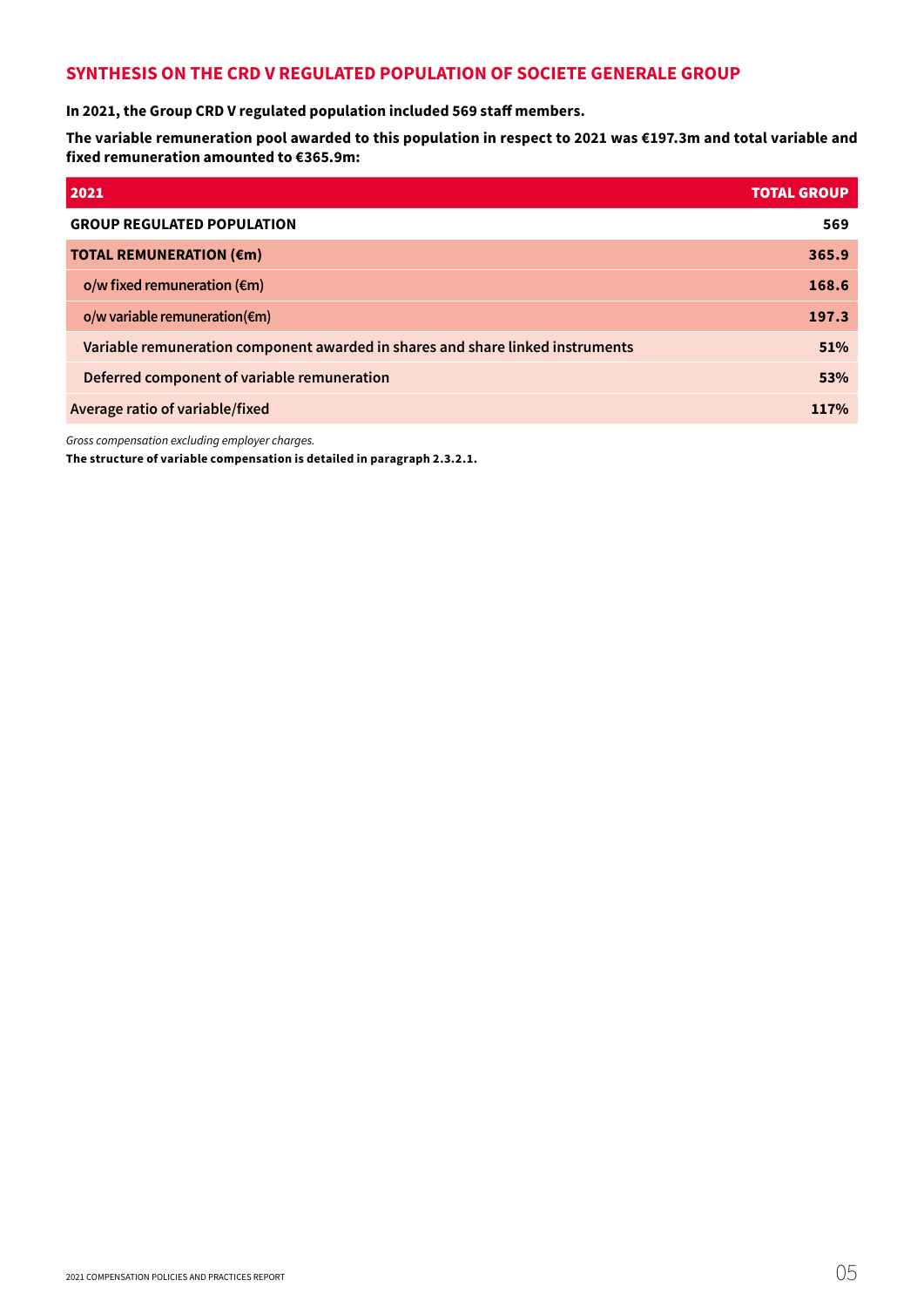# **PREAMBLE**

This document was prepared in accordance with Order No. 2020-1635 of 21 December 2020, which includes various provisions for adapting legislation to European Union financial law, amending the French Monetary and Financial Code, in order to incorporate the new CRD V requirements into French law (see Articles L. 511-71 to L. 511-88 of the French Monetary and Financial Code) on the supervision of compensation granted to employees exercising activities liable to have a significant impact on the risk profile of credit institutions and investment firms. Also for the purpose of transposing CRD V, this text is supplemented, in regulatory terms, by the Order of 22 December 2020 amending the Decree of 3 November 2014 on internal control (Art. 198 to 201).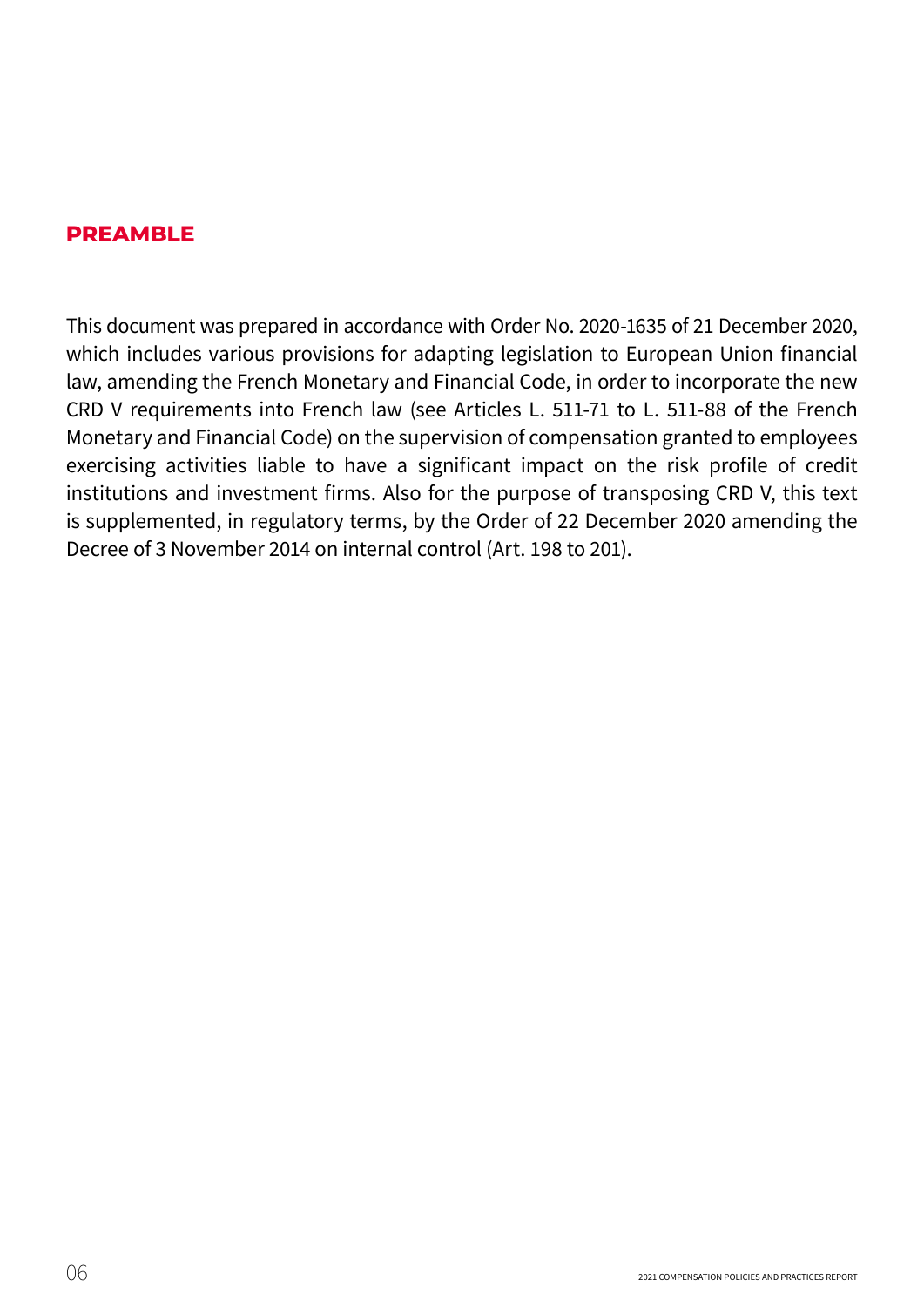# **PART 1. GROUP GOVERNANCE OF REMUNERATION POLICY**

**The Group's remuneration policy is reviewed every year. It is defined by the General Management, based on the proposal of the Group Human Resources Division. The Board of Directors approves the policy, after examining the recommendation of the Remuneration Committee.**

The Group compensation policy, in particular with regard to the categories of staff whose activities have a significant impact on the Group's risk profile (hereinafter "regulated population"), is applied to Societe Generale as well as to the entities it controls, in France and throughout the world. The policy applied to the regulated population is adapted outside France in order to comply with local regulations. Group rules prevail, except where local rules are more stringent.

The policy incorporates market practices and conditions in its definition.

# **1.1 COMPOSITION AND ROLE OF THE REMUNERATION COMMITTEE**

At December 31, 2021, the Remuneration Committee was composed of four members, including three independent directors. Its ties with the Risk Committee are strengthened by the appointment of a director who is both a member of the Risk Committee and the Remuneration Committee (Mr. Nin Genova). The following directors are members of the committee:

- **Jérôme CONTAMINE**, Independent Director, Chairman of the Remuneration Committee, member of the Audit and Internal Control Committee;
- **France HOUSSAYE,** Director elected by employees, member of the Remuneration Committee;
- **Gérard MESTRALLET,** Independent Director, Chairman of the Appointment and Corporate Governance Committee, member of the Remuneration Committee;
- **Juan Maria NIN GENOVA,** Company Director: independent director, member of the Remuneration Committee, member of the Risk Committee.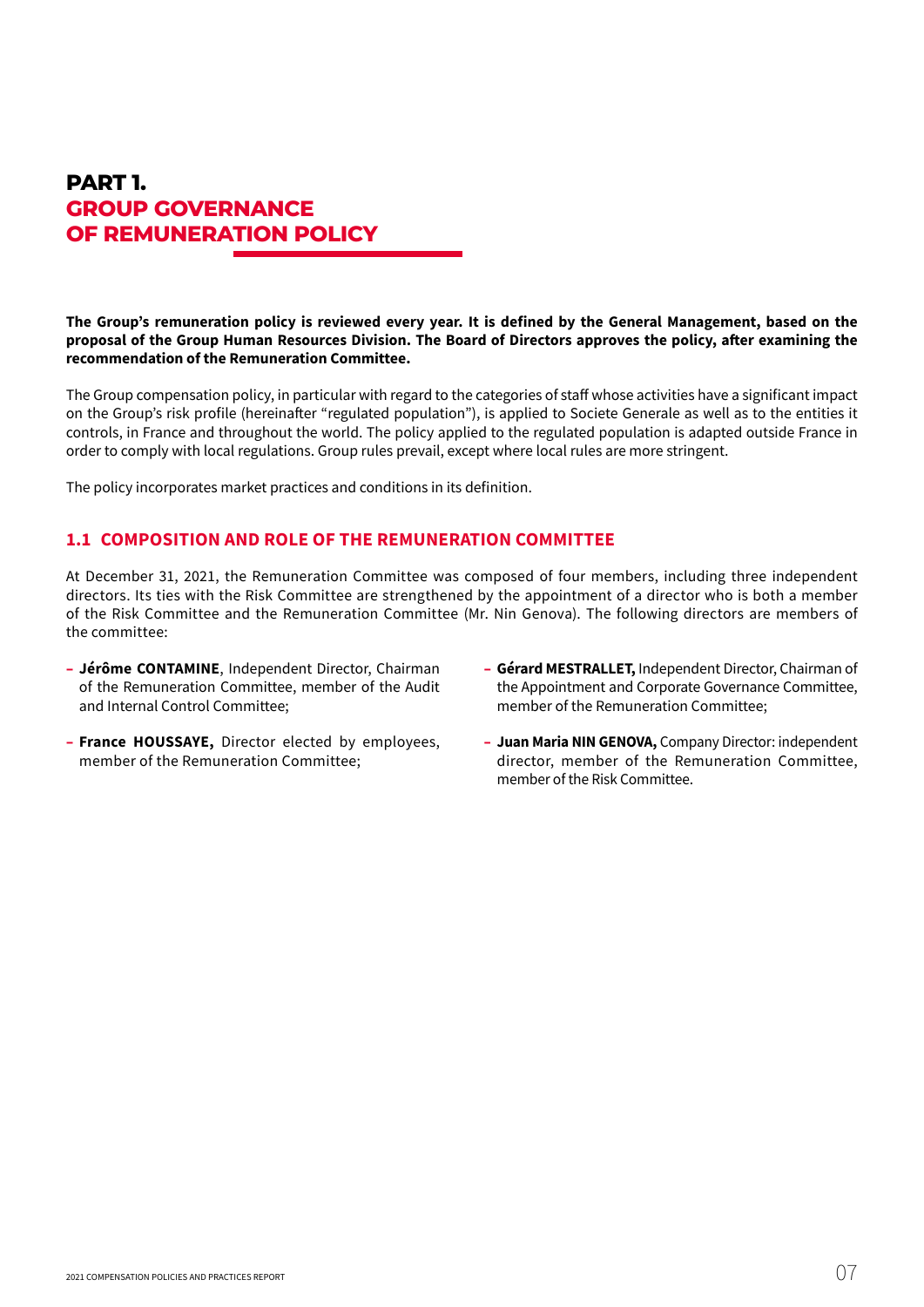The main duties of the Remuneration Committee are defined in Section 3, "Corporate Governance", of the 2022 Universal Registration Document.

The Remuneration Committee reports on its work and recommendations to the Board of Directors for the purpose of preparing the decisions of the Board of Directors regarding the approval of the principles underlying the Group's overall remuneration policy, as well as the remuneration policy more specifically applicable to Group regulated employees.

Group subsidiaries are asked to apply the policy defined at Group level and to formally adopt the policy via a decision of their management body, where permitted by local legislation. The policy may only be adapted where permitted by national regulations.

More specifically, during the compensation review for the 2021-2022 period, the Group Remuneration Committee met six times. The main items on the agenda were as follows:

| CHIEF EXECUTIVE<br>OFFICERS  | - Preparation of the assessment of the financial and non-financial performances of the Chief<br>Executive Officers and proposal to the Board on the award of remuneration in respect of 2021<br>- Proposal of the remunerationpolicy and annual financial /non financial objectives of the Chief<br>Executive Officers relating to the 2022 financial year<br>- Review of the share ownership and holding obligations of the Chief Executive Officers |
|------------------------------|-------------------------------------------------------------------------------------------------------------------------------------------------------------------------------------------------------------------------------------------------------------------------------------------------------------------------------------------------------------------------------------------------------------------------------------------------------|
|                              |                                                                                                                                                                                                                                                                                                                                                                                                                                                       |
|                              | - Guidelines on the 2021/2022 Group remuneration policy                                                                                                                                                                                                                                                                                                                                                                                               |
|                              | - GBIS (Global Banking & Investor Services) remuneration policy                                                                                                                                                                                                                                                                                                                                                                                       |
|                              | - Gender Equality Policy                                                                                                                                                                                                                                                                                                                                                                                                                              |
|                              | - Deferred variable compensation schemes and long-term incentive plans                                                                                                                                                                                                                                                                                                                                                                                |
|                              | - Proposal to the Board on the award of performance share plans                                                                                                                                                                                                                                                                                                                                                                                       |
|                              | - Proposal of a an Employee Share Ownership Plan project for 2022                                                                                                                                                                                                                                                                                                                                                                                     |
| <b>REGULATION AND</b>        | - Review of the fulfilment of the performance conditions applicable to Group deferred<br>remuneration and long-term incentive plans                                                                                                                                                                                                                                                                                                                   |
| GROUP<br><b>REMUNERATION</b> | - Resolution proposals related to remuneration for submission to the General Meeting                                                                                                                                                                                                                                                                                                                                                                  |
| POLICY                       | - Allocation of an additional profit sharing premium                                                                                                                                                                                                                                                                                                                                                                                                  |
|                              | - Remuneration policy for the CRD V Group regulated population                                                                                                                                                                                                                                                                                                                                                                                        |
|                              | - Review of how Risks and Compliance are taken into account in the variable remuneration policy                                                                                                                                                                                                                                                                                                                                                       |
|                              | - Presentation of the main impacts of the implementation of CRD5                                                                                                                                                                                                                                                                                                                                                                                      |
|                              | - Review of the remuneration granted to the Group Head of Risk, to the Group Head of<br>Compliance and to the Group Head of Audit                                                                                                                                                                                                                                                                                                                     |
|                              | - Review of the audit mission on the compliance of the 2020 remuneration policy                                                                                                                                                                                                                                                                                                                                                                       |
|                              | - Public report on 2021 Compensation Policies and Practices                                                                                                                                                                                                                                                                                                                                                                                           |
|                              |                                                                                                                                                                                                                                                                                                                                                                                                                                                       |

The Remuneration Committee ensured that risks were duly addressed in the compensation policy. The Risk Committee was consulted accordingly.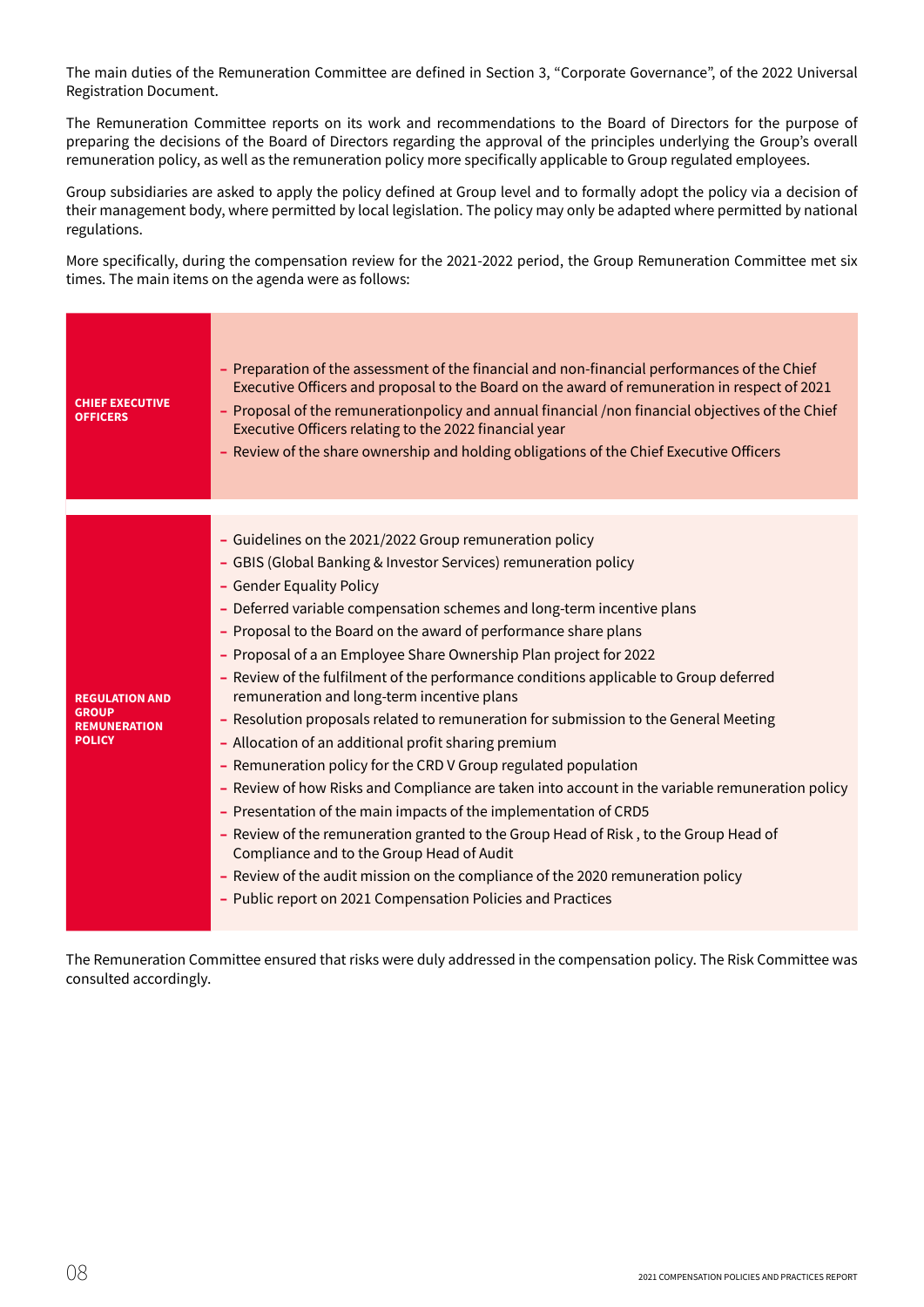## **1.2 GROUP INTERNAL GOVERNANCE OF COMPENSATION**

The annual review of individual compensation (fixed remuneration and, where applicable, variable remuneration and/or long term incentives is coordinated by the Group Human Resources Division, with different validation steps taken at the level of the Core Businesses, the Group Human Resources Division, General Management and finally the Supervisory Board, based on the recommendation of the Remuneration Committee. The final validation covers compensation policy and budgets for the Group as a whole.

The different divisions involved in this process are:

- **External The Group Human Resources Division** is responsible for the overall coordination and works to identify the regulated population, in cooperation with the Human Resources Division of each activity, and the Risk and Compliance Divisions (see 2.2.2);
- **The Finance Division** is involved in determining variable remuneration pools, ensuring that the cost of risk generated by the business lines is adequately taken into account and that the total amount of variable remuneration does not impede the Group's ability to strengthen its capital (see 2.3.1.1). The Finance Division also helps to determine deferred variable remuneration schemes (structure, performance conditions and malus clauses) (see 2.3.2) and assess the fulfilment of performance conditions. The Finance Division defines the financial performance indicators and thresholds on which unvested variable remuneration is based. These indicators and thresholds are validated by the Board of Directors, after consulting the Remuneration Committee.
- **External The Risk and Compliance divisions** are involved in review of the Group's variable remuneration schemes, and more specifically the remuneration of the Group CRD V regulated population. These control functions assess risk and compliance management, for the Global Banking and Investor Solutions, International Retail Banking and Financial Services and French Retail Banking business lines (see 2.3.1.1), and give their opinion about how regulated staff take these aspects into account (see 2.3.1.2). These assessments may result in adjustments to variable remuneration pools and individual awards, particularly if they are negative.

#### **The remuneration of the Control Functions (General Inspection & Audit Division, Risk and Compliance divisions) is determined as follows :**

- The level of employee remuneration, and particularly fixed remuneration, must be sufficient to attract and keep qualified and experienced staff.
- The budgets set for the annual review of fixed and variable remuneration determined for each control function division (RISQ, CPLE, IGAD) are validated by the General Management.
- The evolution of the variable remuneration pools takes into account the contextual factors related to these functions (trends and market practices, stress on specialised functions or/and rare expertise, efforts and commitment required to achieve key control projects) and the evolution of the Group's results, irrespective of the results generated by the activities they control.
- The allocation of the variable remuneration pool within each control function division is based on the achievement of specific objectives assigned to the control functions and their responsibilities. The assessment of the performance and the individual compensation of the staff members working in RISQ, CPLE, and IGAD Divisions are determined by their managerial line within the division.
- For the key managers in charge of a control function in local entities and who do not belong to RISQ, CPLE, and IGAD Divisions, the assessment of performance and the individual compensation are defined jointly by the Head of the independent control division (RISQ, CPLE, or IGAD) and the Head of the BU covering the entity. In case of disagreement, the final decision is taken by the Head of the independent control division, except if contrary to local regulation.

In addition, the individual remunerations of the Group heads of control functions Divisions (Head of Risk, Head of Compliance and Head of General Inspection & Audit) are reviewed by the Remuneration Committee and validated by the Board of Directors.

#### **This governance helps to ensure independence in the actions and decisions of the control functions in regards to the activities they control.**

**The annual performance and remuneration assessment of the IGAD staff members in charge of carrying out the ex post annual independent review of compliance of Societe Generale compensation policies and practices of the Group with CRDIV rules (CRD V as from 2021 performance year) are performed by their managerial line within IGAD Division. IGAD Division is strictly independent of business lines and permanent control and operates as a hierarchically integrated Division. A synthesis of the audit report is provided to the Remuneration Committee and the Group Risk Committee.**

Apart from the annual review of individual remuneration, a specific governance and management process applies to the entire Group.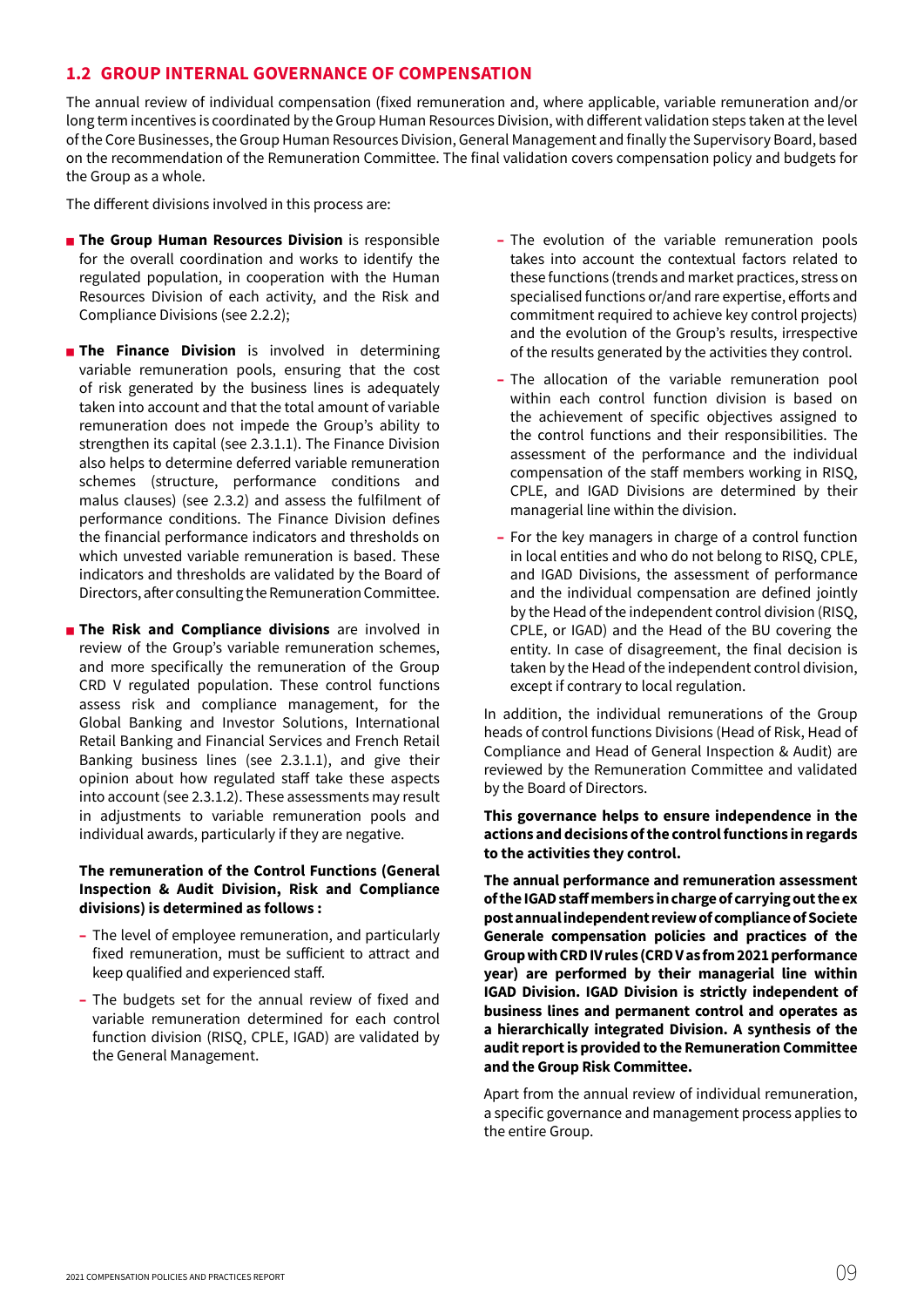# **PART 2. GROUP COMPENSATION POLICIES AND PRINCIPLES**

**The aim of the Group compensation policy is to enhance the efficiency of remuneration as a tool for attracting and retaining employees who contribute to the long-term success of the company; it takes into account the criteria of appropriate risk management and compliance with the rules and regulations by employees.**

The policy is based on common principles for the Group, then adapted to each business line and geographic area in which the Group operates, taking into account market practices and conditions.

Remuneration includes the following components:

- $\blacksquare$  a fixed component that rewards employee qualifications, the level and scope of responsibility of their job, and their expertise and professional experience. It includes items such as base salary and, where applicable, additional components of remuneration associated with mobility and/or position, in accordance with regulations (e.g. job-related bonus, provided that it is predetermined, transparent, maintained and non-revocable during the period related to the specific role or responsibilities and that it does not encourage risk-taking);
- a variable component that rewards collective and individual commitment and performance, depending on the objectives set at the beginning of the year and conditional on the results, the context, and the way in which the results were achieved. Employees whose variable remuneration does not exceed a given amount may be entitled to a long-term incentive (LTI) awarded in performance shares. This incentive is mainly dedicated to employees identified as strategic talents, key resources and top performers. For the vast majority of employees, variable remuneration is paid in full once a year, in cash, provided that the employment contract has not been terminated at the payment date. For some employees, a portion of their variable remuneration is deferred over time due to their activity (risk takers) or to the amount of variable remuneration awarded.

There are specific rules for some variable remuneration, in particular:

- Guaranteed bonuses are granted in exceptional circumstances, for the purpose of hiring from outside the Group, and in accordance with regulations (see 2.3.5);
- Buy-outs or redemptions of deferred remuneration not paid by the former employer comply with regulations; conditions cannot be more favourable than those offered by the former employer, particularly in terms of amount, structure and payment dates.

#### **The Group compensation policy is defined in such a way as to prevent the establishment of incentives liable to create conflicts of interest between employees and clients.**

The Group's normative documentation also sets an obligation for Group employees to report their potential situations of conflicts of interest. All Group employees must consider and identify potential deals/transactions required to be reported to the Compliance Division for an analysis of conflicts of interest, as well as any personal situations liable to create potential or existing conflicts of interest.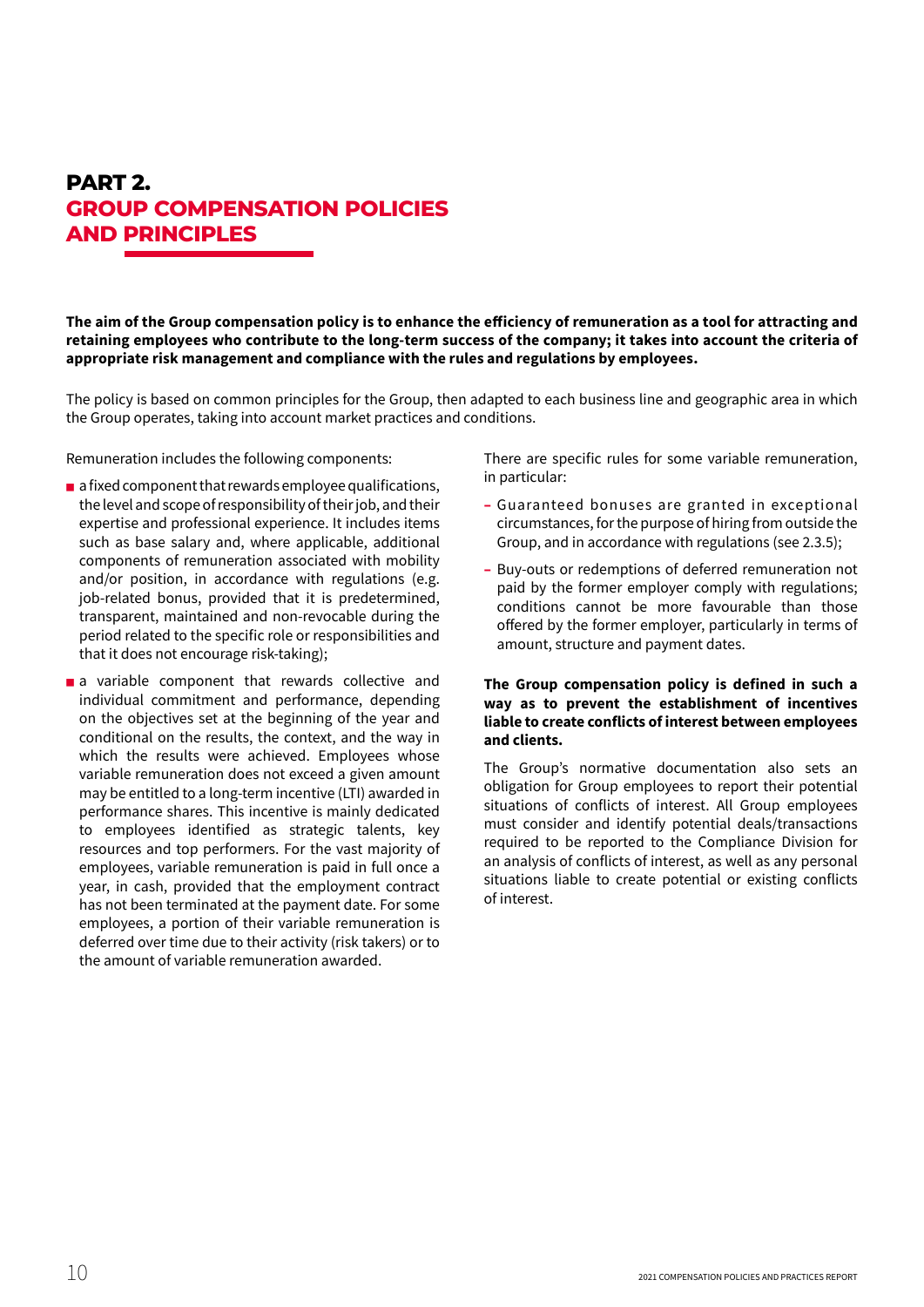The governance principles and rules governing compensation are set out in the Group's normative documentation. The diagram below summarises the objectives of the Group compensation policy.

#### OBJECTIVES OF THE GROUP COMPENSATION POLICY



\*) Clawback: the bank may call for variable remuneration components already paid out to be returned, subject to regulations in force.

Deferred remuneration: the payment of variable remuneration is deferred in order to align the remunerationstructure with long-term risks and performance.

Malus: the bank may reduce or cancel deferred variable remuneration prior to vesting or payment date if performance conditions are not met or due to inappropriate conduct.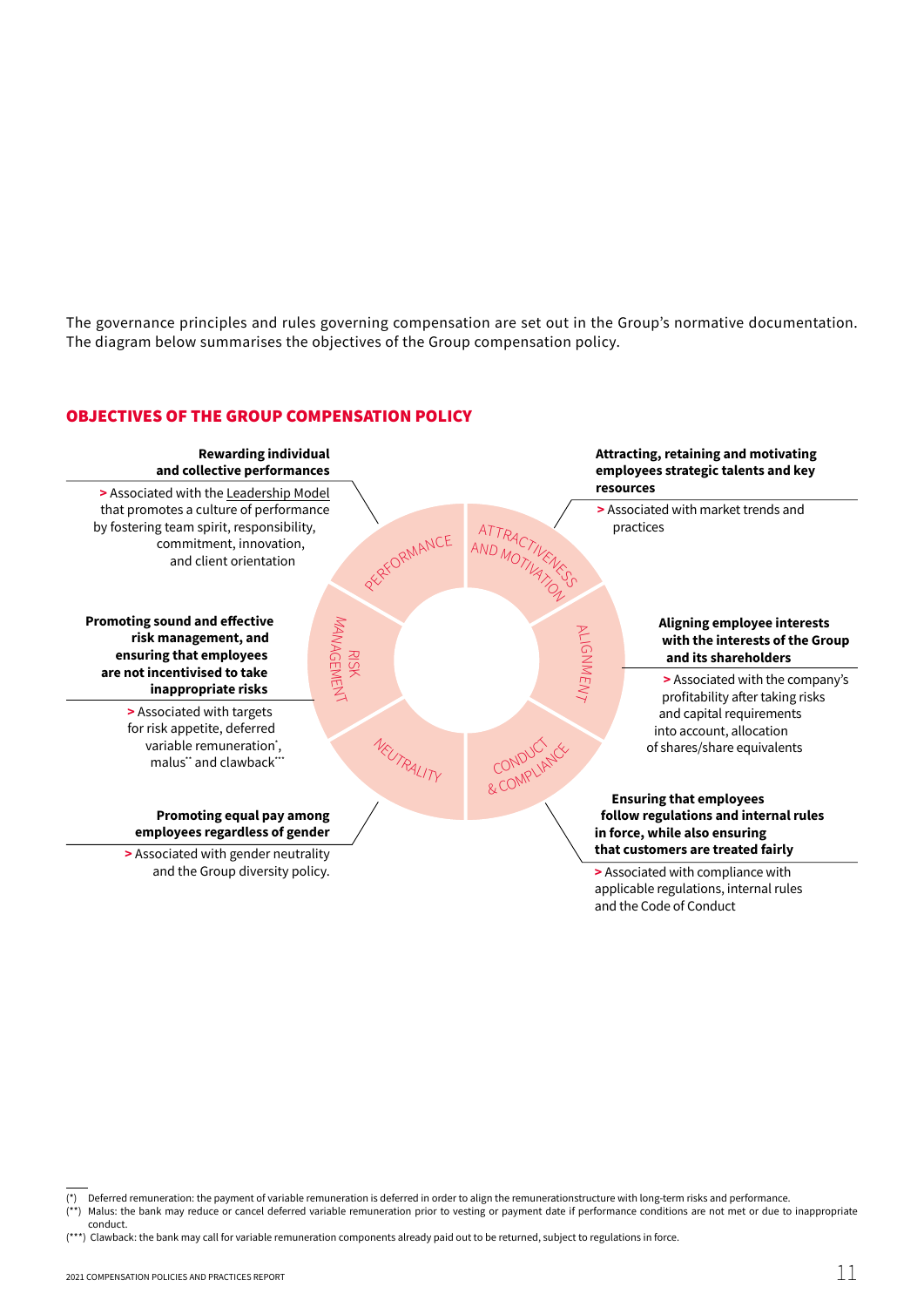# **2.1 COMPLIANCE OF THE GROUP REMUNERATION POLICY WITH REGULATORY REQUIREMENTS**

In defining its compensation policy, Societe Generale Group undertakes to comply with all the applicable regulations, in particular:

- CRDV, aimed at credit institutions, authorised companies (e.g. financing companies in France) and investment firms, for their activities worldwide, imposes constraints on the variable remuneration structure of employees identified as material risk-takers (hereinafter "CRD V regulated population"). These constraints notably include the deferral of a portion of variable remuneration, and the partial payment in financial instruments indexed to the company's long-term interests, as well as a cap on the ratio of variable remuneration relative to fixed. The principle of proportionality, for entities subject to CRD V, may exempt certain subsidiaries, depending on their size and the nature of their activities, from the implementation of certain regulatory provisions on an individual basis (in particular application of the component paid in instruments and the component subject to deferred payment). In addition, CRD V calls for compensation policies and practices for all staff members, including risk takers, to be based on the principle of gender neutrality;
- The EBA (European Banking Authority) Guidelines on Sound Remuneration Policies, as set out in the ACPR's compliance notice and which took effect on 1 January 2017; these guidelines were updated on 2 July 2021 for first-time application in respect of performance years 2022 and later;
- The AIFM Directive and UCITS V Directive, applicable to the global operations of asset management firms, impose constraints on the variable remuneration structure of employees identified as material risk takers (hereinafter - "AIFMD and UCITS V regulated staff"), including in particular a requirement to defer a portion of variable compensation and to pay a portion of variable compensation in financial instruments linked to the performance of managed funds;
- The French Banking Act, targeting worldwide market and cash management operations, requires the Group to have a strict framework for proprietary trading activities aimed at funding the economy or for the bank's risk management purposes, and also calls for (i) the compensation granted to all market operators to be consistent with the rules governing the organisation and internal operation of the business lines, and (ii) for said compensation not to encourage the taking of risks not associated with assigned targets;
- The Volcker Rule, applicable to the worldwide scope of market operators, prohibits certain proprietary activities and requires compensation schemes not to incentivise the activities prohibited by the Rule or to encourage excessive/inappropriate risk-taking;
- MiFID 2, aimed at protecting investment clients and applicable to employees providing investment and investment-related services to clients within the EU/EEA,

recommends the establishment of a compensation policy that encourages responsible professional behaviour vis-àvis the client and fair treatment of clients whose interests should not be affected by short-, medium- and long-term remuneration practices;

- The EBA Guidelines on compensation policies and practices relating to the sale and provision of retail banking products and services require responsible professional behaviour and fair treatment of clients. The procedures for determining remuneration must not lead to the promotion of a specific product;
- Anti-corruption regulations require anti-corruption procedures to be designed to mitigate identified risks as well as prevent deliberately unethical behaviour (including corruption and influence peddling). These include human resources management procedures and incentives (including those resulting from employee remuneration);
- The Solvency II Directive, applicable to insurance and reinsurance companies in the EU/EEA, requires the establishment of a compensation policy aligned with corporate Strategic and risk management objectives, incorporating measures aimed at avoiding conflicts of interest, promoting sound and effective risk management, and not encouraging risk-taking exceeding the limits defined by the entity. The Directive recommends a balance between fixed and variable pay components as well as deferred payment of a substantial portion of variable remuneration granted to employees having a significant impact on the entity's risk profile;
- The Insurance Distribution Directive (IDD) states that compensation practices may not hinder the ability of insurance distributors to act in the best interests of their clients, nor discourage them from making an appropriate recommendation or presenting information in an objective, clear and non-misleading way;
- The Sustainable Finance Disclosure Regulation (SFDR), which came into force on 10 March 2021, requires transparency on how sustainability risks are incorporated in the compensation policy;
- The Investment Firms Directive (IFD) and the Investment Firm Regulation (IFR), both of which came into force on 26 June 2021, call for specific regimes to apply to members of staff identified as having an impact on the institution's risk profile (IFR/IFD regulated staff). The new compensation scheme applies from 1 January 2022;
- The EBA Guidelines on Management of Non-Performing and Forborne Exposures (NPEs), which came into force in June 2019, cover staff and Management involved in the management of NPE exposures.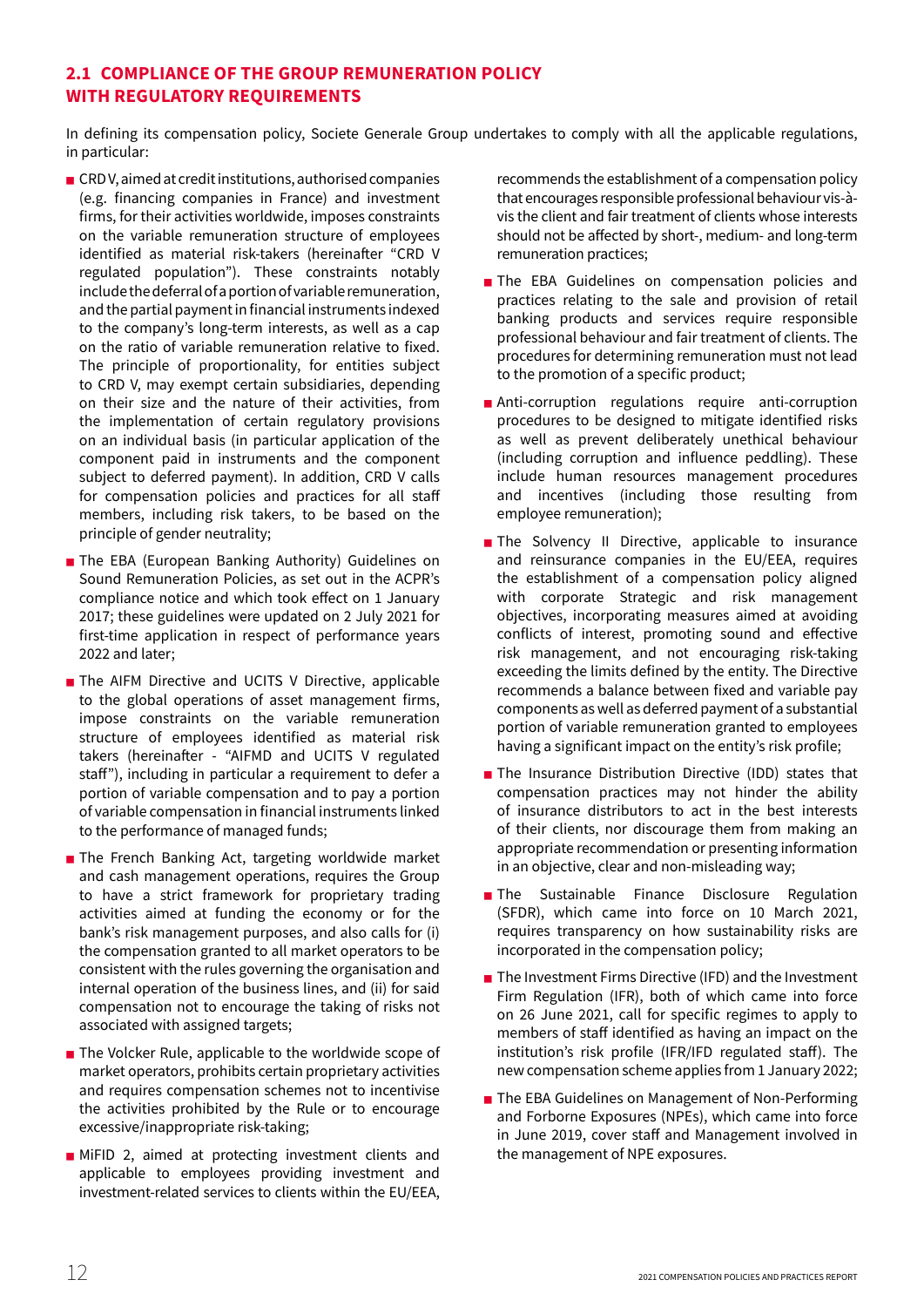The Societe Generale Group compensation policy incorporates the various above-listed requirements as follows:

- *Ex-ante* **incorporation of risks in determining variable remuneration pools and individual allocation (see 2.3.1):**
	- Groupwide use of quantitative financial indicators taking into account risks and also qualitative indicators for the definition of the variable remuneration pools. Individual evaluations are based on pre-defined quantitative and qualitative objectives, which may include criteria associated with risk management, customer interests and satisfaction, observation of the rules and regulations applicable to the employee's position;
	- In addition, primarily within Global Banking and Investor Solutions (GBIS), International Retail Banking and Financial Services (IBFS) and French Retail Banking (RBDF), independent annual evaluations are conducted by the Risk and Compliance divisions regarding risk and compliance management by the business lines/entities having a major impact on the Group's risks profile and for CRD V, AIFMD and UCITS V regulated staff operating in these business lines/ entities.

By applying the mechanisms described above, variable remuneration is not directly and solely correlated with the revenues generated.

- *Ex-post* incorporation of risks in the Group's deferred **variable remuneration schemes (see 2.3.2):**
	- for the CRD V regulated population: at least 40% deferred variable remuneration spread out over four to five years vesting on a *pro-rata temporis* basis, when the variable remuneration amount overpasses the regulatory threshold of  $\epsilon$ 50k(3), or one-third of total remuneration; payment of at least 50% of total variable remuneration in financial instruments; unvested portion subject to conditions of continued employment, financial performance, and appropriate risk management and compliance;
	- for AIFMD and UCITS V regulated staff: at least 40% deferred variable remuneration spread out over three to five years vesting on *pro-rata temporis* basis, starting at a given threshold (depending on local regulations and practices); at least 50% of total variable compensation paid in financial instruments; unvested portion subject to conditions of continued employment, financial performance, and appropriate risk management and compliance;
- outside the scope of CRD V, AIFMD and UCITS V regulated staff, as regards the employees of Global Banking and Investor Solutions, and of the support or control functions: above a given threshold, variable remuneration is partially deferred at a progressive rate over three years vesting on *pro-rata temporis* basis and partly paid in financial instruments; unvested portion subject to the same vesting conditions as for CRD V regulated staff;
- integration of financial performance, malus and clawback conditions, as well as conditions allowing for the reduction or cancellation of unvested entitlements in case of implementation of one or more resolution measures at Group level by the competent resolution authority, in accordance with the provisions of Article L. 613-50-10 of the French Monetary and Financial Code.

#### **The compliance of the Group compensation policy with regulatory requirements is verified through internal and external assessments.**

Internally, the Group compensation policy is regularly reviewed independently by Internal Audit. The latest review carried out in 2021 addressed the compensation policy applied for the 2020 regulated population and concluded that the risk of non-compliance of the Group compensation policy was adequately covered, both from the standpoint of governance of the overall process and observation of the quantitative and qualitative rules applied to variable remuneration awarded in respect of financial year 2020.

In addition, the Group compensation policy is regularly reviewed by supervisory authorities.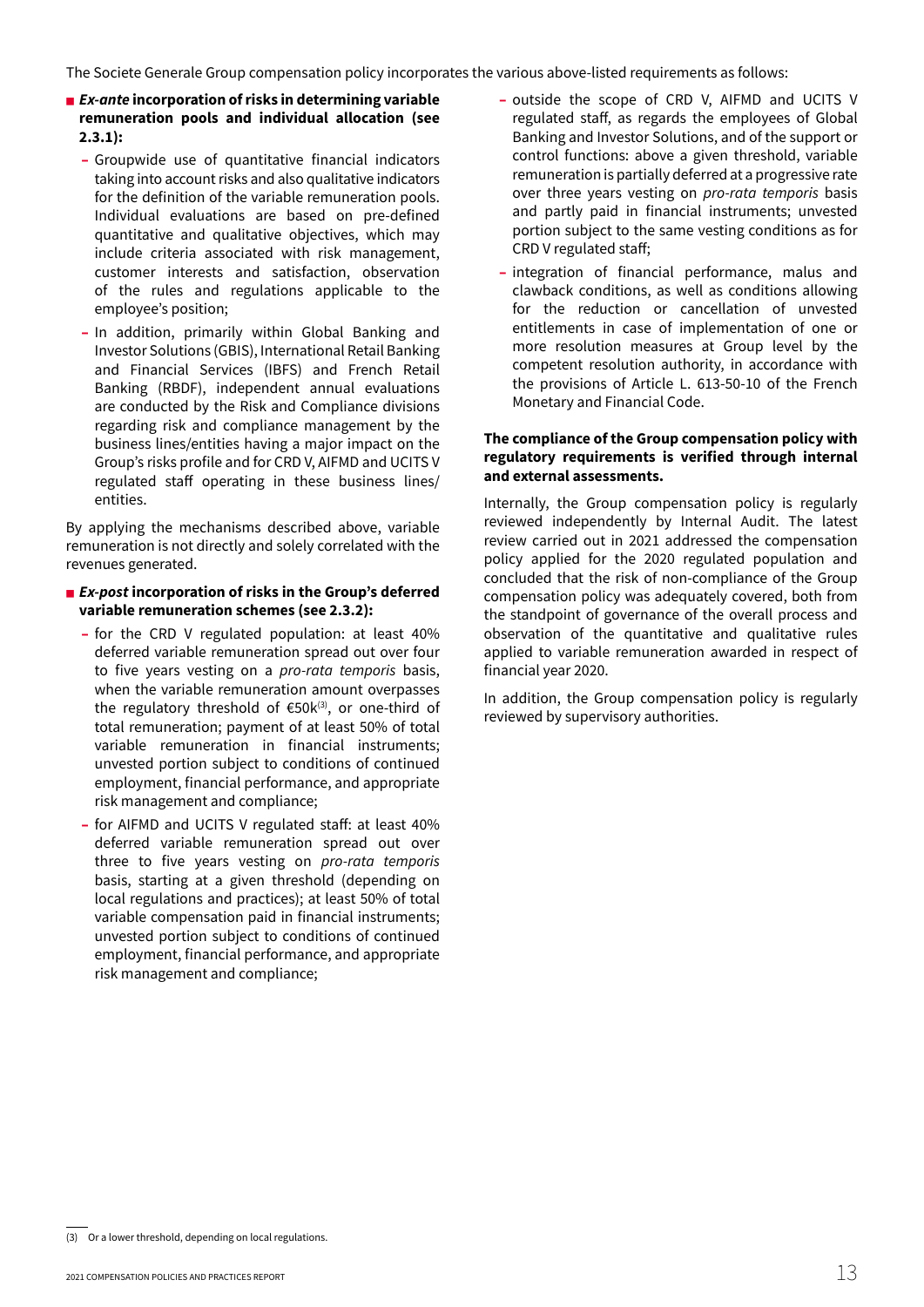# **2.2 SCOPE OF THE CRD V REGULATED POPULATION IN 2021**

In accordance with the new CRD V regulation, the method used to identify regulated staff has been adjusted since 2020 to incorporate the new criteria set out by the EBA. The scope of the 2021 regulated population covers all employees whose professional activities have a material impact on the Bank's risk profile, including employees exercising control functions.

In 2020, the method of determining the Group's CRD IV regulated population resulted in the identification of 781 staff members (including 6 CEOs).

In 2021, the scope of the Group regulated population was updated on the basis of the regulatory technical standards established by the EBA. The overall decrease in the Group CRD V regulated population (569 in 2021 vs. 781 in 2020) can mainly be attributed to the new regulatory quantitative criteria (i.e. the increase in the thresholds of total remuneration which impose the identification of an employee as CRD V regulated staff) and to the decrease in the variable remuneration granted in respect of 2020.

The Group's 2021 regulated population includes:

- The Chief Executive Officers:
- The members of the Board of Directors:
- The members of the Group Strategic Committee, which includes the Heads of the Group's main business lines and subsidiaries, the Heads of the Group control and support functions, and the Deputy General Managers;
- Key managers within Group control functions (risk, compliance, audit) and support functions, reporting directly to the members of the Strategic Committee and who are not members of the aforementioned bodies;
- Within the "material business units"<sup>(4)</sup>: the heads of MBUs and the managers in charge of sub-business activities (members of the executive committees) directly reporting to the Head of the MBU not already identified by the above criteria;
- The main heads of control functions (risk, compliance, audit) in charge of controlling Material Business Units not yet identified by the above criteria;
- Members of staff in charge of the specific functions referred to in Article 5(a) of Delegated Regulation (EU) 2021/923 (staff members having managerial responsibility for: legal affairs; soundness of accounting policies and procedures; finance, including taxation and budgeting; performing economic analysis; prevention of money laundering and terrorist financing; human resources; development or implementation of the remuneration policy; information technology; information security; managing outsourcing arrangements of critical or important functions) not yet identified by the above criteria.
- Staff members having credit authorisations and/or responsible for market risk limits exceeding materiality thresholds at Group level, as defined by the EBA, and not already identified by the above criteria;
- Staff members with decision-making powers on new product committees or risk committees and not yet identified by the above criteria;
- Employees with total remuneration awarded in respect of 2020 performance year greater than or equal to €750k;
- SG SA employees (including branch employees) identified as belonging to the 0.3% of SG SA staff who have been awarded the highest total remunerations in respect of 2020;
- Members of staff who carry out their professional activities in a Material Business Unit and whose total remuneration awarded in respect of 2020 is greater than or equal to the higher amount between €500k and the average total remuneration granted to members of the Group's executive and non-executive management body and senior management.

#### **The 2021 Group regulated population comprised 569 staff members (o/w 3 Chief Executive Officers).**

This scope is reviewed each year based on the evolution of regulation, organisation and remuneration.

**In addition, 370 employees** (o/w 59 already identified at Group level) **are identified as local regulated staff of the 7 subsidiaries** considered as material subsidiaries<sup>(5)</sup> in the European Economic Area and subject to the application of deferred variable remuneration and payment in instruments on an individual basis.

In accordance with Articles 198 and 199 of the Decree of 3 November 2014, as amended, Group asset management companies and insurance entities are excluded from the scope for the identification of the CRD V regulated population on a consolidated basis. However, as these activities are subject to other regulations (AIFMD and UCITS for asset management companies and Solvency II for insurance companies), specific regulated populations are also identified within these companies.

<sup>(4)</sup> The Material Business Units (MBUs) defined by the EBA regulatory technical standards are the Group's activities (subsidiaries; business lines) whose normative capital is greater than or equal to 2% of the normative capital of the Group or Core Business Lines, within the meaning of Article 2, par.1, point (36) of Directive 2014/59/EU (business line with a material contribution in terms of revenue, profit or franchise).

<sup>(5)</sup> Crédit du Nord, Société Marseillaise de Crédit, KB in Czech Republic, BRD in Romania, SG Luxembourg, SGSS Spa in Italy, Boursorama.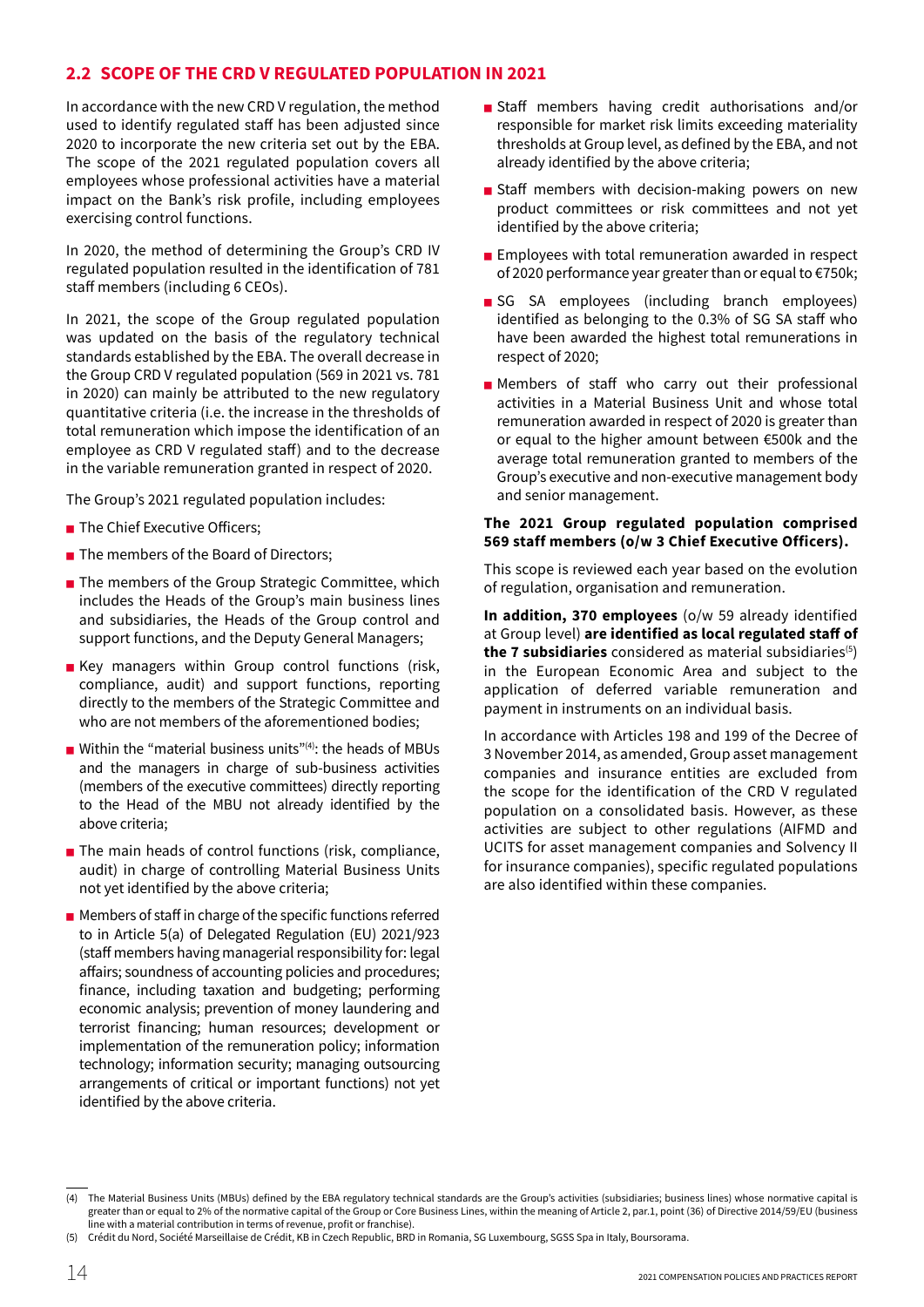#### **2.3 2021 GROUP VARIABLE COMPENSATION POLICY**

**The allocation of variable remuneration depends on both individual and collective performance and takes into account previously defined quantitative and qualitative criteria. It also takes into consideration the economic, social, and competitive environment.** In order to avoid any conflicts of interest, variable remuneration is not directly or solely linked to the amount of revenues generated.

**In addition, for several categories of employees** (CRD V, AIFMD and UCITS V regulated staff; all employees of Global Banking and Investor Solutions, support or control functions) above a given threshold, **a significant portion of variable remuneration is deferred over three years or more and subject to continued employment and performance conditions set for the Group the Core business/entity concerned.** Accordingly, when performance conditions are not met, the deferred component of variable remuneration is partially or fully forfeited.**Furthermore, any excessive risk taking or any behaviour deemed unacceptable by General Management may result in a reduction (malus) or total forfeiture (clawback) of this deferred component (malus), in accordance with the applicable legal framework.** Lastly, the variable remuneration of Group CRD V regulated staff is capped at two times the fixed remuneration.

#### **2.3.1 LINK BETWEEN VARIABLE COMPENSATION AND PERFORMANCE AND ALIGNMENT OF VARIABLE COMPENSATION WITH RISKS AT GROUP LEVEL** *(EX ANTE)*

#### **2.3.1.1 DETERMINATION OF VARIABLE COMPENSATION POOLS**

The proposals of variable remuneration pools are prepared for each activity by their dedicated Human Resources Department and Finance Department, which produce quantitative and qualitative indicators within their remit:

**For Global Banking and Investor Solutions activities,** bonus pool requests are made in accordance with quantitative financial criteria incorporating costs, risks and capital requirements (normalised operating income excluding variable remuneration, normalised return on normative equity, CIB compensation ratio) and qualitative criteria (market practices and trends, environment and factors liable to have influenced the performance of the business lines on a one-off basis). These indicators are detailed according to oversight criteria (depending on the case: by region, by business line/sub-business line and by supervised entity). The validation of the bonus pools evolution requests for the Global Banking and Investor Solutions activities by the Group Head of Risks and the Group Head of Compliance is obtained via a special review process taking place before the requests are submitted to General Management.

**On the whole, the variable remuneration pool for Global Banking and Investor Solutions is defined on the basis of performance indicators incorporating all costs and risks inherent in the activities** (liquidity; credit; market; operational risks as well as capital requirements – see table below for details).

**For the French Retail Banking and International Retail Banking and Specialized Financial Services networks,**  the variable remuneration pools for the various business lines (BUs/entities<sup>\*</sup>) are also established using quantitative financial criteria (evolution of Net Banking Income (NBI), evolution in profitability measured by the operating income and the Return on Normative Equity (RONE) $(6)$ , which include the various costs and risks inherent in these activities) and qualitative criteria (environment, market trends and practices in particular). These quantitative indicators and the variable remuneration pools requests are consolidated respectively at RBDF and IBFS level.

For the Group support or control functions (SU'), the evolution of the variable remuneration pools takes into account the evolution of Group financial results. For the control functions in particular, they are determined independently of the results of the business activities they control (see part 1.2). Qualitative criteria such as market trends and practices are also taken into account.

**The Risk Division and Compliance Division also independently assess the main business lines having a major impact on the Group's risk profile** in terms of how they manage credit, market, operational and compliance risks. This assessment may lead to an adjustment in the distribution of variable remuneration pools between the business lines.

The overall assessment of each business line/entity is based on expert opinions issued by managers in the Risk Division and the Compliance Division:

#### **Risk Division assessment criteria:**

The assessment of performance by Risk Division takes various criteria into account, such as: knowledge and observation of limits, relevance of selected counterparties and deals, as well as compliance with risk policies, ability to identify and control risks as well as remedial actions if necessary, compliance with confidentiality rules, level of risk culture, "tone from the top" and dissemination of risk culture among employees

The opinions given by the Risk Division experts are based on qualitative factors and quantitative criteria assessed for each Group business line, such as:

■ Compliance with Risk Appetite Statement (RAS) limits, notably with respect to credit and market limits (by monitoring limit breaches);

<sup>(6)</sup> Return on Normative Equity = Return on Equity of a Core business or activity, based on normative capital.

<sup>\*</sup> BUs: Business Units and SUs: Service Units (support or control function).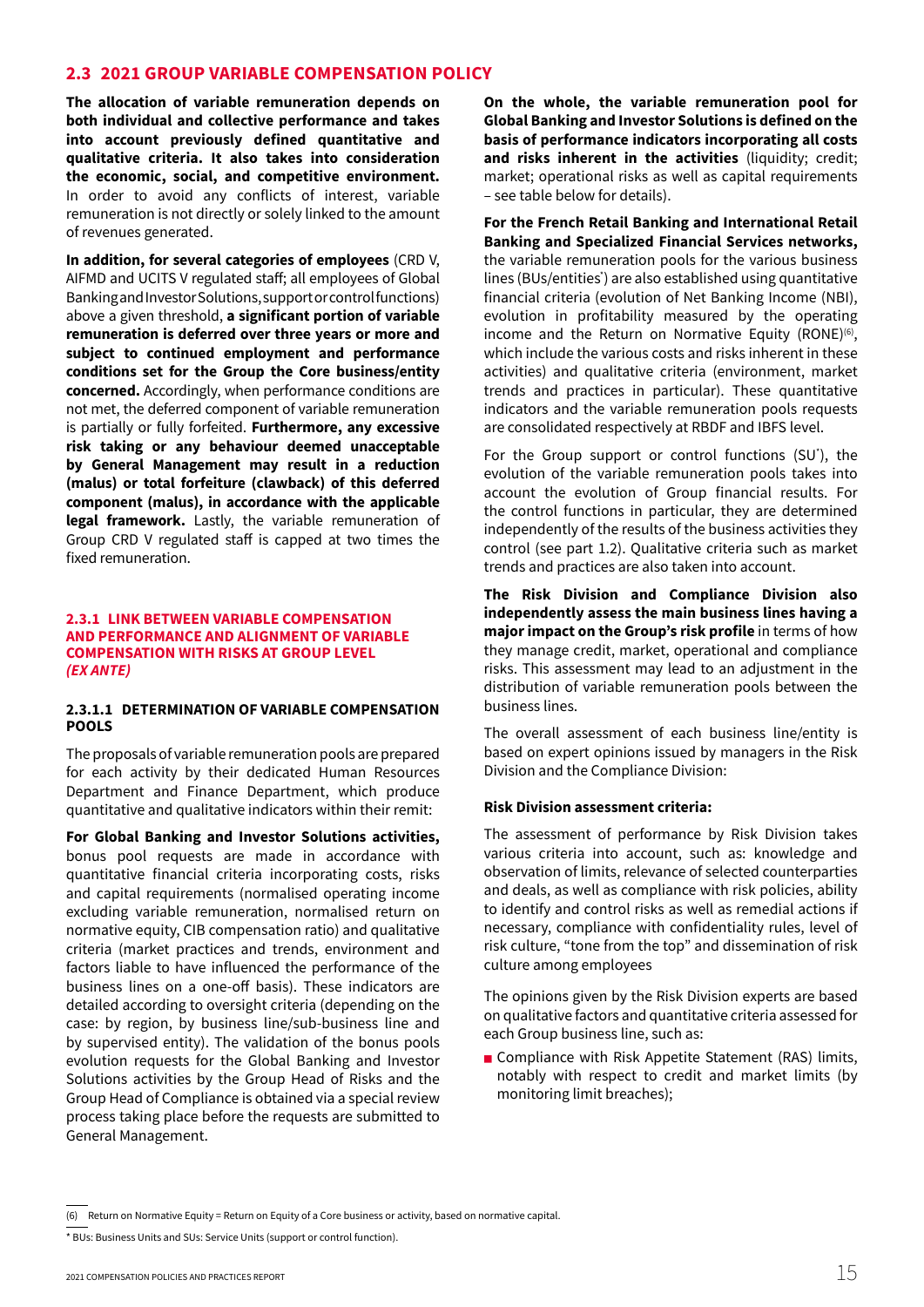- The effectiveness and compliance of operational risk systems in the business lines (via the operating losses/ recurring income ratio);
- The effectiveness and compliance of the Level 1 permanent control system in the business lines (via the overdue/critical & major ratio for NFAs (Needs for Action) defined by the Risk Division's Level 2 permanent control system;
- Compliance with model standards (via the overdue/ critical & major ratio for recommendations issued by the Risk Division);
- Proactive management of transformation/remediation programmes (quality of elements produced, compliance with deadlines, etc.);
- Appropriate follow-up and closure of recommendations issued by the European Central Bank;
- Quality of individual evaluations.

#### **Compliance Division assessment criteria:**

The performance assessment conducted by the Compliance Division is based on various criteria, including: level of knowledge and awareness of non-compliance risks, level of knowledge and compliance with regulations, applicable rules and procedures, level of due diligence in the implementation of remediation plans and level of transparency and cooperation with the Compliance teams.

In addition to qualitative criteria based on the opinions of the Heads of Compliance of each business line reviewed, the assessments may also be based on quantitative indicators such as:

- Appropriate follow-up and closure of ACPR recommendations in progress:
- The effectiveness and compliance of the Level 1 permanent control system in the business lines (via the overdue/critical & major ratio for NFAs defined by the Compliance Division's Level 2 permanent control system);
- Timely closure of action plans resulting from compliance incidents;
- KYC (Know Your Customer) review performance rates;
- Number of conduct incidents reported within the business line;
- The maturity level of each business line in terms of Culture & Conduct;
- The overdue rate in terms of completion mandatory training;
- Quality of individual evaluations.

These indicators serve to highlight any red flags for the business lines that could impact the assessment of the activity/entity in question.

#### **The results of this formal assessment by the Risk and Compliance divisions are reported to the Management of the business lines in question before the allocation of variable remuneration budgets is determined.**

In the event of a negative assessment by the Risk Division or Compliance, the variable remuneration pool for the business line/entity in question is negatively impacted. The level of this negative impact is subject to validation by the Control Functions Division and General Management before the launch of the distribution phase.

For the Group's senior executives (Chief Executive Officers and members of the Group Management Committee), variable compensation is not based on a collective budget but is determined individually according to the Group's results, results of the supervised activity, level of achievement of specific financial and non-financial targets, and market practices. For the Chief Executive Officers, nonfinancial criteria are determined primarily on the basis of the achievement of key targets relating to the Group's Strategic, operational efficiency and risk management, as well as the corporate social responsibility (CSR) policy. The members of the Management Committee have common collective targets (including CSR targets) which represent a significant portion of their total annual variable pay.

These common collective targets include:

- financial performance;
- customer satisfaction and experience as measured by the Net Promoter Score;
- $\blacksquare$  the employee engagement rate, as measured by the
- Group Employee Survey;
- corporate social responsibility, based on the nonfinancial rating of the Group by S&P Global CSA (formerly RobecoSAM), Sustainalytics and MSCI.

**Furthermore, the Finance Division includes the proposed global variable remuneration pool (i.e. consolidation of the variable remuneration pools of the activities) considered at Group level in the budget projections that serve as a basis for the regulatory capital ratio forecasts.** The global variable remuneration pool is taken into account in capital planning and does not compromise the fulfilment of fully-loaded capital ratio targets, in compliance with ECB guidelines.

The variable remuneration pools for the various activities are subject to the approval of General Management. Their calibration takes into account the financial targets set in terms of risk appetite.**The General Management reserves the right to recalibrate variable remuneration pools in the event they might prevent the company from reaching a sufficient capital level to comply with the Group's target prudential ratios.**

The variable remuneration pools of the pillars and of the Group and their evolution are presented to the Group Remuneration Committee. The evolution of the variable remuneration pools of the pillars and of the Group are ultimately submitted to the Board of Directors for validation.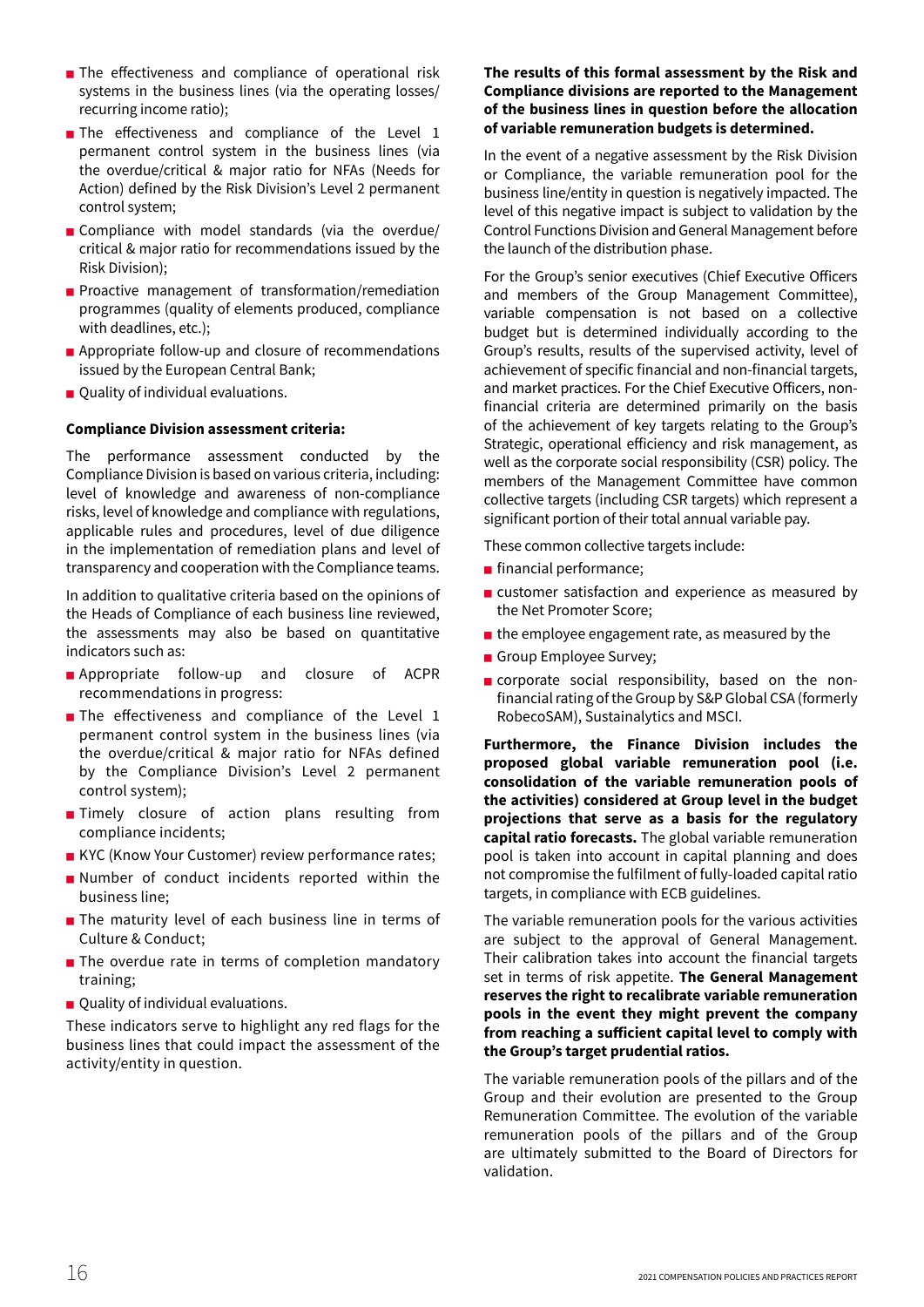#### **2.3.1.2 INDIVIDUAL ALLOCATION**

The individual allocations of variable components take into account, for the entire Group, an annual individual assessment of the achievement of quantitative and qualitative targets (operational and professional behavioural development targets) and an assessment of behaviour in terms of conduct and compliance.

There is no direct or automatic link between the commercial and financial results of individual employees and their level of variable remuneration, insofar as employees are assessed on their results, the results of their activity and the way in which said results were achieved.

The recommended method for setting targets is the **SMAR**T method (i.e. targets are **S**pecific, **M**easurable, **A**ccessible, **R**ealistic and set within a **T**imeframe) in order to define targets that are clearly identified and can be assessed by indicators that are known to the employee.

Qualitative targets are tailored to individual employees, in relation to their professional activity and position held. They can include the quality of risk management, the means used and behaviours displayed to achieve results such as cooperation, teamwork and human resources management, as well as the incorporation of client interests and satisfaction.

One to two behavioural development targets must therefore focus on the Group's Leadership Model $(7)$  (see Corporate Culture and Ethical Principles report).

The Group evaluation tool also includes a Conduct and Compliance section, used by managers to include these criteria in the annual performance assessment.

Remuneration decisions must take into account the performance assessment described above. Depending on the position, the evaluation must include the following criteria in particular:

- sound and prudent risk management and compliance with the scope of authority of market operators subject to Volcker rules and French banking rules (banking separation act);
- compliance with risk limits (e.g. market risk or credit risk) and the bank's risk appetite;
- compliance with credit approval and client onboarding procedures (Know Your Customer system);
- respect for the interests and fair treatment of clients;
- sustainability risk management.

■ The determination of remuneration must not be influenced by any whistleblowing actions taken by employees, in accordance with the Group whistleblowing procedure.

**In addition to the individual evaluation carried out by line managers, the Risk and Compliance divisions independently assess certain categories of CRD V, AIFMD and UCITS V regulated staff and employees in charge of the Volcker/French Banking Act desks,** mainly in the Global Banking and Investor Solutions, International Retail Banking and Financial Services, and French Retail Banking business lines. They review in particular:

- $\blacksquare$  Risk awareness, technical expertise and risk management, as well as compliance with risk management policies and procedures;
- Compliance with regulations and internal procedures, as well as the extent to which they are transparent with clients regarding products and their associated risks;
- Quality of interactions between the employees under review and the Risk and Compliance division (transparency, proactiveness, quality of answers).

Members of the Management Committee are also subject to an assessment performed by the control functions.

Lastly, the Risk and Compliance divisions have the authority, if deemed appropriate, to expand the scope of employees assessed, in particular in the event of negative assessments or the escalation of alerts, outside the scope of CRD V, AIFMD and UCITS V regulated employees and heads of trading desks, pursuant to the French Banking Act/Volcker Rule.

The Management of the relevant Core businesses, the General Management and the Group Human Resources Division take the conclusions of the Risk and Compliance divisions into consideration when approving the variable remuneration pools and deciding on their individual distribution. Variable remuneration is adjusted downwards in the event of a negative review by the Risk and/or Compliance Divisions. The synthesis is transmitted to the Remuneration Committee.

**Risks are incorporated through all of the mechanisms listed above when determining variable remuneration.**

The Leadership Model defines the behaviours and skills expected of employees, managers and executives, in line with the Group's values (Innovation, Responsibility, Commitment, Team Spirit) and customer focus.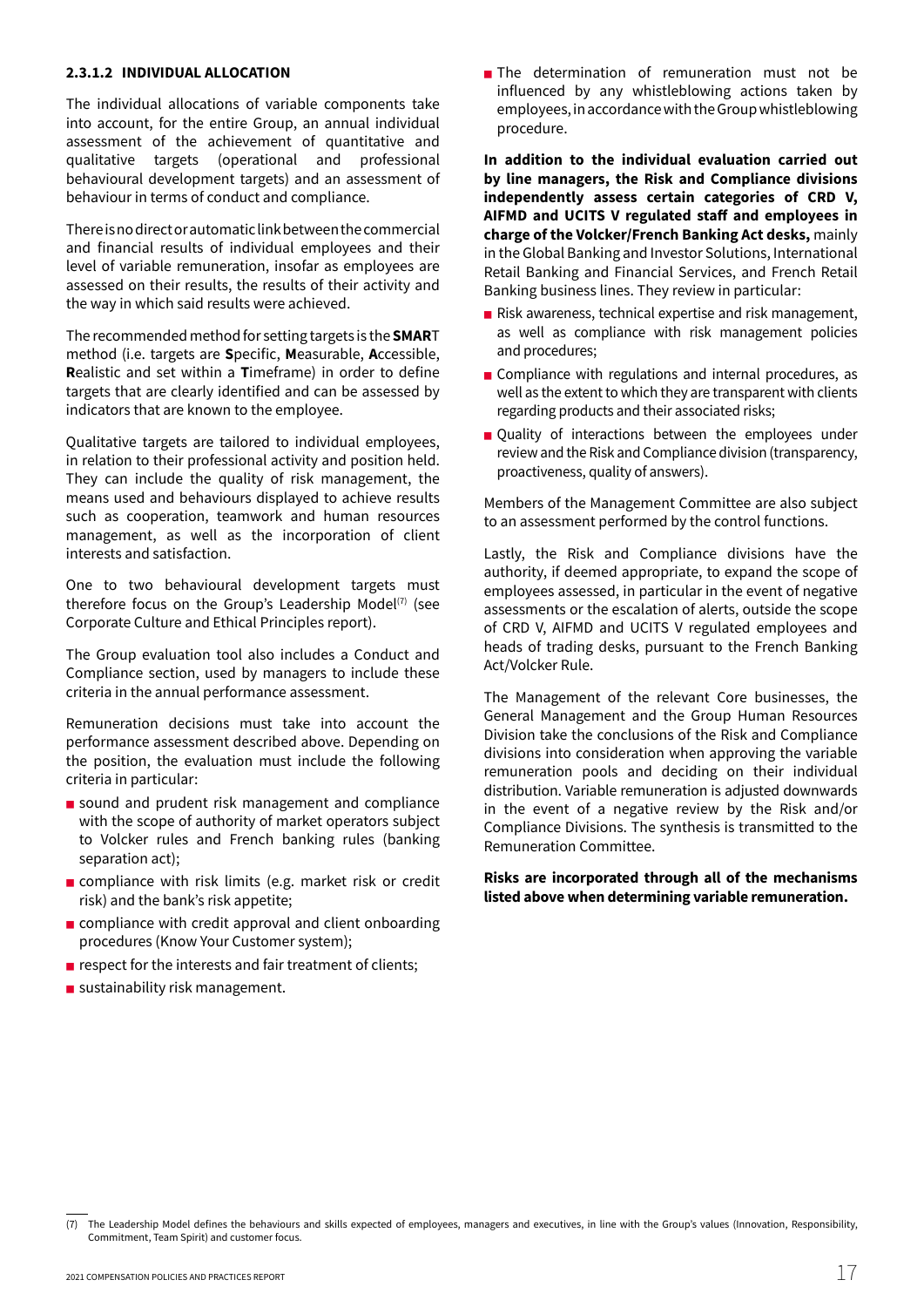#### *Ex-ante* **incorporation of performance and risks within Global Banking and Investor Solutions:**

#### AT THE LEVEL OF GBIS

|                     | <b>GBIS financial performance indicators:</b>                                                       | Risks taken into account:                                                                                      |  |  |  |
|---------------------|-----------------------------------------------------------------------------------------------------|----------------------------------------------------------------------------------------------------------------|--|--|--|
| <b>QUANTITATIVE</b> | • GBIS normalised operating Income<br>(excluding variable remuneration)<br>• CIB compensation ratio | • All risks allocated to GBIS (including market<br>risks, credit risks, operational risks, liquidity<br>costs) |  |  |  |
|                     | • Normalised Return on Normative Equity*                                                            | $\cdot$ Idem                                                                                                   |  |  |  |
| <b>QUALITATIVE</b>  | - Market practices and trends<br>- Market environment and relative performance                      |                                                                                                                |  |  |  |

#### AT THE LEVEL OF THE BUSINESS LINES WITHIN GBIS

| <b>QUANTITATIVE</b>           | Financial performance indicators for each BU: normalised net operating income excluding variable<br>remuneration, Normalized Return on Normative Equity, compensation ratio indicator.<br>Within each BU, normalised operating income is broken down by SBU/SSBU x Region. |                                                                                                                                                              |  |  |  |  |  |  |
|-------------------------------|----------------------------------------------------------------------------------------------------------------------------------------------------------------------------------------------------------------------------------------------------------------------------|--------------------------------------------------------------------------------------------------------------------------------------------------------------|--|--|--|--|--|--|
| <b>QUALITATIVE</b>            | Qualitative adjustments:<br>- Opinions of the control functions<br>- External benchmarks/competitive situation<br>- Market environment and business exercise<br>conditions                                                                                                 | Opinions of the control functions<br>(risk and compliance) on risk management<br>(credit, market, operational and compliance<br>risks)                       |  |  |  |  |  |  |
| <b>INDIVIDUAL ALLOCATIONS</b> |                                                                                                                                                                                                                                                                            |                                                                                                                                                              |  |  |  |  |  |  |
| <b>OUANTITATIVE</b>           | - Managerial assessment of performance in<br>view of previously established quantitative<br>and qualitative targets, including an<br>assessment of behaviour with regard to the                                                                                            | Annual individual evaluation<br>Opinions of the control functions<br>(risk and compliance) on risk management<br>(credit, market, operational and compliance |  |  |  |  |  |  |
|                               | Group's values, conduct and compliance by                                                                                                                                                                                                                                  | risks)                                                                                                                                                       |  |  |  |  |  |  |

\* RONE: Return on Normative Equity calculated on the basis of the Risk Weighed Assets (RWAs).

- Opinion of the control functions

For Financing activities that carry a significant credit risk (GLBA), Operating Income and Return on Normative Equity incorporate a normalised cost of risk, which smooths out the impact of net cost of risk through a restatement calculated on the basis of average 12-month Expected Loss + 10% of accounting net cost of risk for the current year.

#### **2.3.2 STRUCTURE OF VARIABLE COMPENSATION**

the employee

- External benchmarks - Transverse reviews

#### **2.3.2.1 CRD V REGULATED STAFF**

**QUALITATIVE**

- **The structure of variable compensation granted to CRD V regulated staff in respect of 2021 includes, in accordance with regulations,** where annual variable remuneration exceeds  $\epsilon$ 50k<sup>(8)</sup> or is greater than or equal to one-third of total annual remuneration (if annual variable remuneration is less than €50k);
- **An unvested portion subject** to conditions of continued employment, performance, appropriate risk management and compliance, **vested over four years**

#### **by 25% annual installments, with a deferral rate of at least 40% and up to 70% for the highest variable remunerations;**

■ 50% in the form of Societe Generale shares or share equivalents(9), i.e. 50% of the vested portion and 50% of the unvested portion. Societe Generale share equivalents are units in cash whose value is determined relative to the share price quoted on the NYSE Euronext market in Paris over a given reference period.

<sup>(8)</sup> Or a threshold adjusted in accordance with local regulations.

<sup>(9)</sup> As was true for 2020, the unvested component of variable remuneration paid in shares will be awarded, for French tax residents, in Societe Generale shares.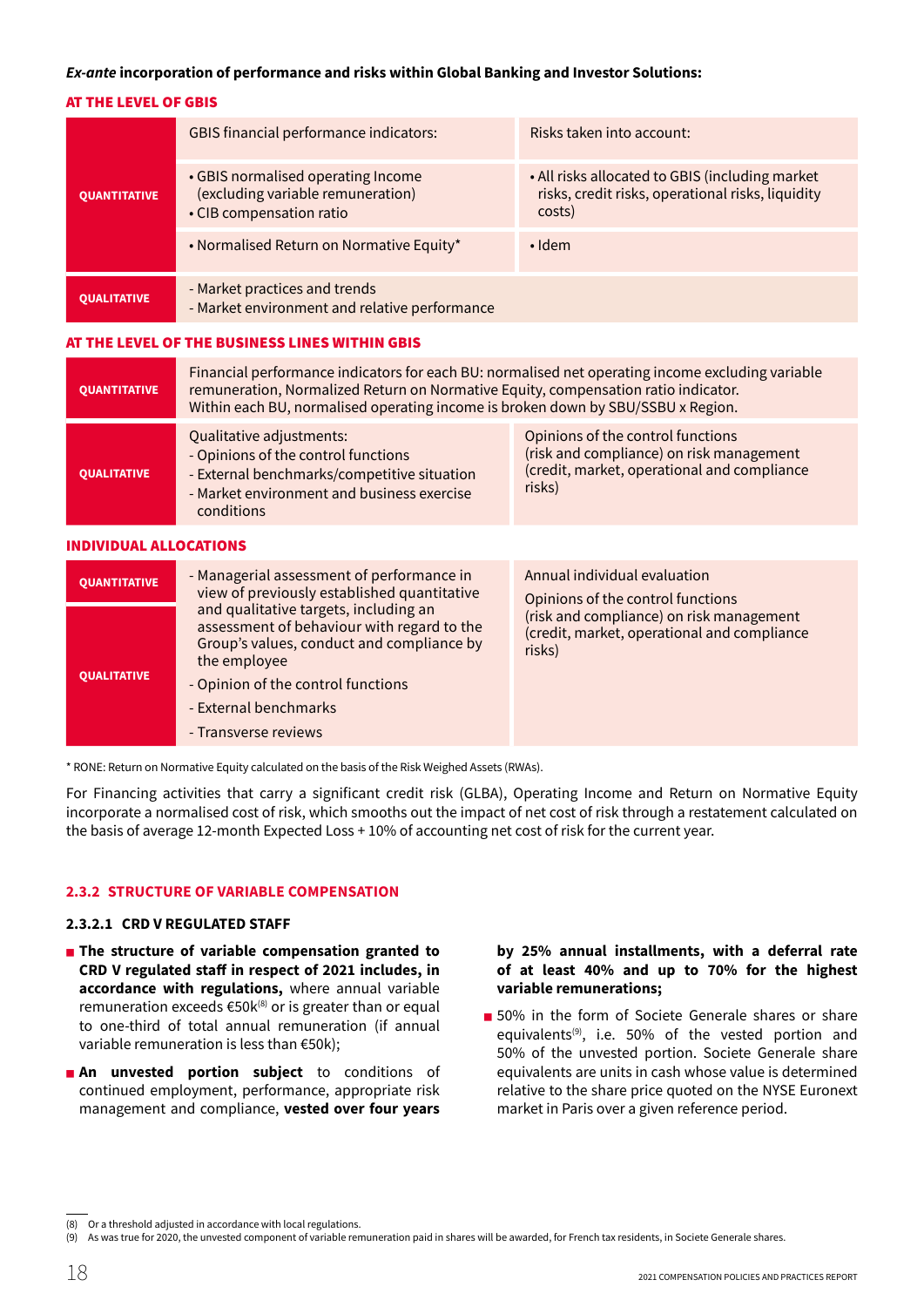#### **Accordingly, the portion paid immediately in cash is capped at 30%.**

More specifically, the variable remuneration granted to the CRD V regulated population is structured as follows (see diagram below):

- A non-deferred vested portion paid in cash in March of the year following the performance year;
- A deferred vested portion paid in share equivalents, the final amount of which paid to the employee is indexed to the Societe Generale share price at the end of the lockin period;
- A deferred unvested portion paid in cash (which is not indexed to the share price) on the first two annual installments, with the final payment subject to the employee's continued employment and performance conditions, and to the risk adjustments described hereafter in 2.3.2.5;
- A deferred unvested portion paid in shares or share equivalents on the first two annual installments<sup>(9)</sup>, the

vesting of which is also subject to the employee's employment and to the conditions described hereafter in 2.3.2.5, the value of which is ultimately indexed to the Societe Generale share price at the end of the lockup period.

The portion of deferred variable compensation granted in shares or share equivalents is not acquired until the third year of deferral in order to comply with French regulatory constraints on the allocation of performance shares for French tax residents (the instrument chosen being the Societe Generale share for French tax residents and share equivalents for non-French tax residents). For reasons of consistency and to simplify the remuneration structure within the Group, the choice was made to have only one type of instrument per payment year, and the same portions and payments in cash, shares or share equivalents.

The lock-up period is at least six months for Societe Generale share or share equivalents.

| <b>GLOBAL VARIABLE</b>                                                                                                                                                                                                                            | <b>VESTED COMPONENT</b> |                                                                            | <b>NON VESTED COMPONENT</b> |                                                                                                           |                                                                                                                           |                                                                                                                  |                                                                                                            |  |
|---------------------------------------------------------------------------------------------------------------------------------------------------------------------------------------------------------------------------------------------------|-------------------------|----------------------------------------------------------------------------|-----------------------------|-----------------------------------------------------------------------------------------------------------|---------------------------------------------------------------------------------------------------------------------------|------------------------------------------------------------------------------------------------------------------|------------------------------------------------------------------------------------------------------------|--|
| <b>REMUNERATION</b><br><b>Vesting Date</b>                                                                                                                                                                                                        | <b>March 2022</b>       |                                                                            | <b>March 2023</b>           | <b>March 2024</b>                                                                                         | <b>March 2025</b>                                                                                                         | <b>March 2026</b>                                                                                                | <b>March 2027</b>                                                                                          |  |
| <b>Strategic Committee</b><br>scheme <sup>(12)</sup><br>(excluding Chief Executive<br>Officers)                                                                                                                                                   | Cash<br>(50%)           | <b>Share</b><br><b>Equivalents</b><br>$+6$ months <sup>(10)</sup><br>(50%) | Cash<br>(20%)               | Cash<br>(20%)                                                                                             | ShareS <sup>(11)</sup><br><b>or</b><br>Share<br><b>Equivalents</b><br>$+6$ months <sup>(10)</sup><br>(20%)                | ShareS <sup>(11)</sup><br>or<br>Share<br><b>Equivalents</b><br>$+6$ months <sup>(10)</sup><br>(20%)              | Shares <sup>(11)</sup><br>or<br><b>Share</b><br><b>Equivalents</b><br>$+6$ months <sup>(10)</sup><br>(20%) |  |
| <b>CRD V regulated</b><br>population scheme<br><b>Regulated staff</b><br>(excluding Chief Executive<br>officers and members<br>of the Strategic Committee)<br>with variable remuneration<br>> €50k or > representing 1/3<br>of total remuneration | Cash<br>(50%)           | <b>Share</b><br><b>Equivalents</b><br>$+6$ months <sup>(10)</sup><br>(50%) | Cash<br>(25%)               | Cash<br>(25%)                                                                                             | ShareS <sup>(11)</sup><br><b>or</b><br><b>Share</b><br>Equivalents <sup>(9)</sup><br>$+6$ months <sup>(10)</sup><br>(25%) | ShareS <sup>(11)</sup><br><b>or</b><br><b>Share</b><br>Equivalents $(9)$<br>$+6$ months <sup>(10)</sup><br>(25%) |                                                                                                            |  |
| <b>Fidelity scheme</b><br><b>Unregulated staff of GBIS</b><br>and some other activities<br>such as & support/control<br>function employees<br>with variable remuneration<br>≥ €105k                                                               | Cash<br>$(100\%)$       |                                                                            |                             | ShareS <sup>(11)</sup><br>or<br><b>Share</b><br>Equivalents $(9)$<br>$+6$ months <sup>(10)</sup><br>(33%) | ShareS <sup>(11)</sup><br>or<br><b>Share</b><br>Equivalents <sup>(9)</sup><br>$+6$ months <sup>(10)</sup><br>(33%)        |                                                                                                                  |                                                                                                            |  |

All payments corresponding to instalments paid in shares or share equivalents, made after the lock-up period, will be increased by the value of the dividend paid during the lock-up period, where applicable.

All employees receiving deferred variable remuneration are prohibited from using hedging or insurance strategies during both the vesting period and the lock-up period.

<sup>(9)</sup> As was true for 2020, the unvested component of variable remuneration paid in shares will be awarded, for French tax residents, in Societe Generale shares and in share equivalents for non French tax residents.

<sup>(10)</sup> Lock-up period applicable to shares or share equivalents until end-September.

<sup>(11)</sup> For French tax residents.

<sup>(12)</sup> Except for a few members subject to specific constraints.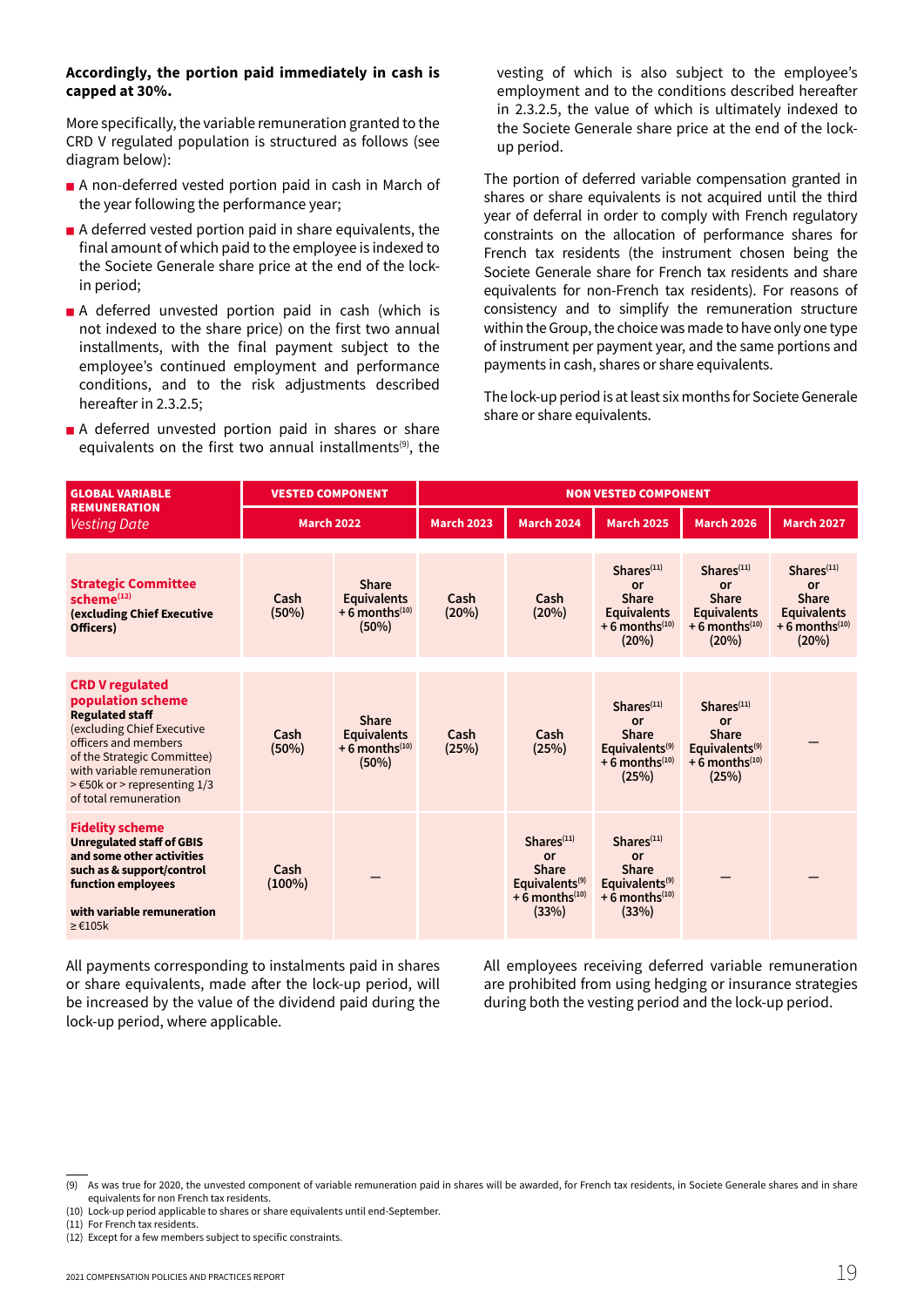#### **2.3.2.2 AIFMD AND UCITS V REGULATED STAFF**

Asset management employees governed by the AIFMD and UCITS V are subject to a deferred variable remuneration scheme of at least 40% over three years on a *pro-rata temporis* basis, starting at a given threshold: payment of at least 50% of total variable remuneration in instruments meeting AIFMD and UCITS V requirements (e.g. indexed to a basket of managed funds instead of to the Societe Generale share price).

## **2.3.2.3 SOLVENCY II REGULATED STAFF**

Employees in insurance activities, governed by the Solvency II Directive, are subject to a deferred variable remuneration scheme of at least 40% over 3 years on a *pro-rata temporis*  basis starting at a given threshold. Payment of at least 50% of total variable remuneration in Societe Generale shares or share equivalents. Performance conditions are linked to the results of the insurance business line

#### **2.3.2.4 OTHER STAFF SUBJECT TO PARTIALLY DEFERRED VARIABLE REMUNERATION**

In addition to CRD IV, AIFMD and UCITS V regulated staff, the variable remuneration granted to employees of Global Banking and Investor Solutions, and the support or control functions, is also subject, when it reaches at least €105k, to deferred payment at a progressive rate over three years on a *pro-rata temporis* basis, with the first payment in cash and next two payments in shares or share equivalents. The vesting conditions for the unvested portion are the same as those for the CRD V regulated population.

#### **2.3.2.5 PERFORMANCE CONDITIONS AND RISK ADJUSTMENT OF DEFERRED VARIABLE REMUNERATION** *(EX-POST)*

**For all staff whose variable remuneration is partially deferred, the vesting of the deferred variable remuneration component depends entirely on both (i) the fulfilment of financial performance conditions and (ii) appropriate risk management and compliance.**

Financial performance conditions are based on the Group's Core Tier One ratio and the profitability of the Group and the Core business or activity. If performance conditions are not met each year, deferred variable compensation is partially or fully forfeited (malus principle).

Long-term incentive plans for Management are subject to TSR (Total Shareholder Return) relative performance conditions.

The bank panel used to calculate the TSR includes, in addition to Societe Generale: Barclays, BBVA, BNP Paribas, Crédit Agricole, Credit Suisse, Deutsche Bank, Intesa Sanpaolo, Nordea, Santander, UBS and Unicredit.

In addition, any excessive risk-taking or behaviour deemed unacceptable by the General Management may lead to a reduction or non-payment of deferred variable compensation, or potentially a call for the variable remuneration components already received to be returned, subject to regulations in force.

#### **2.3.3 CAP ON VARIABLE RELATIVE TO FIXED REMUNERATION**

CRD IV introduced a cap on the variable component of remuneration granted to regulated staff relative to their fixed remuneration, with the possibility for the variable component to represent up to 2x the fixed component, subject to shareholder approval; this provision is unchanged in CRD V.

**The Societe Generale Annual General Meeting of 20 May 2014 approved a maximum ratio of 2:1 between variable and fixed components of remuneration for the members of the Group CRD IV regulated population.** This decision will remain in force as long as the General Meeting has not called it into question. Each regulated staff member is subject to the cap on variable remuneration relative to fixed remuneration. The option of discounting the portion of variable remuneration awarded in instruments and deferred over at least five years, for the purpose of calculating the variable : fixed ratio , was used for the three Chief Executive Officers.

#### **2.3.4 VARIABLE REMUNERATION POOL FOR THE CRD V REGULATED POPULATION IN RESPECT OF 2021**

**The variable remuneration pool for CRD V Group regulated staff in respect of 2021 performance year was €197.3m and total variable and fixed remuneration amounted to €365.9m.**

#### **2.3.5 POLICY ON GUARANTEED COMPENSATION**

For all Group employees, the allocation of guaranteed variable compensation during the hiring process is:

- Strictly limited to one year (in accordance with CRD IV and CRD V);
- $\blacksquare$  Subject, where applicable, to the terms and conditions of the deferred variable compensation scheme in force.

#### **2.3.6 SEVERANCE PAY**

Discretionary payments (i.e. payments in addition to severance payments owed by law or in accordance with collective bargaining agreements, as required by labour law), linked to the early termination of an employment contract, are under no circumstances set out contractually in advance (e.g. golden parachutes are strictly forbidden). They are determined at the time the employee leaves the Bank, taking into account local legal constraints.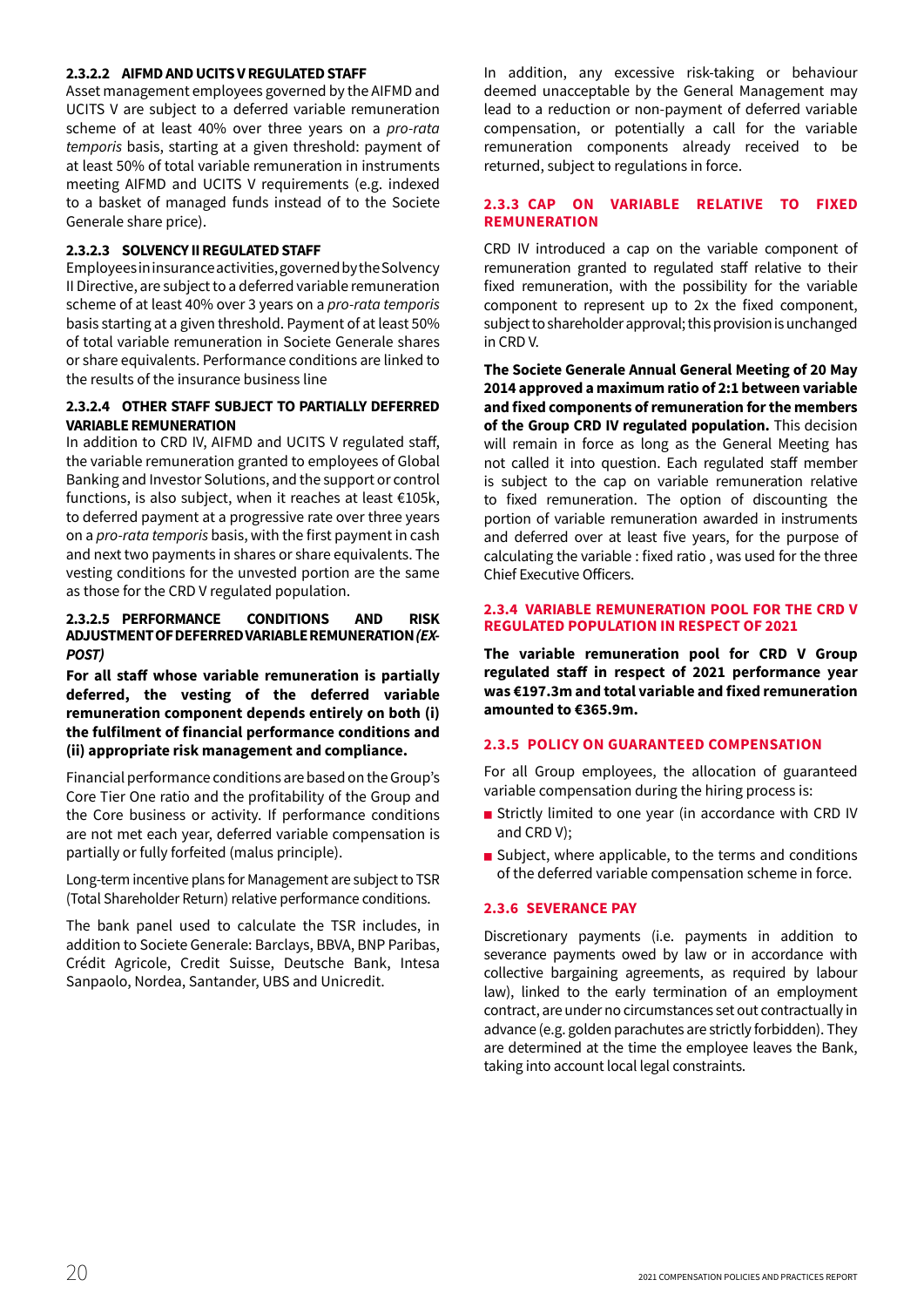# **PART 3. INFORMATION ABOUT COMPENSATION FOR FINANCIAL YEAR 2021**

The quantitative data detailed below refer to the gross remuneration (excluding employer charges) of the employees identified as Group CRD V regulated staff.

The Chief Executive Officers in financial year 2021 were Messrs Oudéa and Aymerich, and Ms. Lebot.

The remuneration of Chief Executive Officers was subject to a specific disclosure following the Board of Directors meeting of 9 February 2022 that approved the variable remuneration awards in respect of 2021. It complies with CRD V and its transposition into French law. It also complies with the provisions of the French Commercial Code and the recommendations of the AFEP-MEDEF Corporate Governance Code. The compensation policy for Chief Executive Officers is detailed in Chapter 3, "Corporate Governance", of the 2022 Universal Registration Document.

## **3.1 THE CRD V REGULATED POPULATION (INDIVIDUALS WHOSE PROFESSIONAL ACTIVITIES HAVE A MATERIAL IMPACT ON THE RISK PROFILE OF THE GROUP)**

#### **A.REMUNERATION AWARDED FOR THE FINANCIAL YEAR VALUE AT GRANT DATE (IN €m) - REM1**

|                                                              | <b>Board of</b><br>Directors <sup>(16)</sup> | <b>Chief</b><br><b>Executive</b><br><b>Officers</b> | Other<br>members of<br>the Group<br><b>Strategic</b><br><b>Committee</b> | Investment<br>Banking* | <b>Retail</b><br>Banking** -<br><b>IBFS</b> | Corporate/<br><b>Support</b><br><b>Functions</b> | Independent<br>control<br>functions | Other*** | <b>TOTAL</b> |
|--------------------------------------------------------------|----------------------------------------------|-----------------------------------------------------|--------------------------------------------------------------------------|------------------------|---------------------------------------------|--------------------------------------------------|-------------------------------------|----------|--------------|
| <b>Regulated Population</b><br>(Number)                      | 16                                           | 3                                                   | 29                                                                       | 260                    | 77                                          | 30                                               | 144                                 | 10       | 569          |
| <b>Total Remuneration</b>                                    | 2.7                                          | 8.2                                                 | 37.4                                                                     | 223.3                  | 31.3                                        | 16.6                                             | 43.4                                | 2.9      | 365.9        |
| <b>Fixed remuneration(18)</b>                                | 2.7                                          | 2.9                                                 | 16.3                                                                     | 94.9                   | 16.4                                        | 7.8                                              | 25.9                                | 1.7      | 168.6        |
| o/w portion paid in cash                                     | 2.7                                          | 2.9                                                 | 16.3                                                                     | 94.9                   | 16.4                                        | 7.8                                              | 25.9                                | 1.7      | 168.6        |
| <b>Variable</b><br>remuneration(13)(14)                      | 0.0                                          | 5.3                                                 | 21.1                                                                     | 128.4                  | 14.9                                        | 8.8                                              | 17.5                                | 1.3      | 197.3        |
| o/w portion paid<br>in cash                                  | 0.0                                          | 1.4                                                 | 9.3                                                                      | 64.4                   | 7.3                                         | 4.4                                              | 9.3                                 | 0.6      | 96.7         |
| o/w vested portion                                           | 0.0                                          | 0.7                                                 | 4.3                                                                      | 29.5                   | 4.2                                         | 2.4                                              | 5.9                                 | 0.4      | 47.3         |
| o/w deferred portion                                         | 0.0                                          | 0.7                                                 | 5.0                                                                      | 34.9                   | 3.1                                         | 2.0                                              | 3.4                                 | 0.3      | 49.4         |
| o/w portion paid<br>in shares                                | 0.0                                          | 3.2                                                 | 5.1                                                                      | 13.1                   | 1,4                                         | 1.3                                              | 2.1                                 | 0.2      | 26.4         |
| o/w vested portion                                           | 0.0                                          | 0.0                                                 | 0.0                                                                      | 0.0                    | 0.0                                         | 0.0                                              | 0.0                                 | 0.0      | 0.0          |
| o/w deferred portion                                         | 0.0                                          | 3.2                                                 | 5.1                                                                      | 13.1                   | 1.4                                         | 1.3                                              | 2.1                                 | 0.2      | 26.4         |
| o/w portion paid<br>in share equivalents <sup>(14)(15)</sup> | 0.0                                          | 0.7                                                 | 6.7                                                                      | 51.0                   | 6.2                                         | 3.1                                              | 6.1                                 | 0.5      | 74.3         |
| o/w vested portion                                           | 0.0                                          | 0.7                                                 | 4.3                                                                      | 29.2                   | 4.1                                         | 2.4                                              | 4.8                                 | 0.4      | 45.8         |
| o/w deferred portion                                         | 0.0                                          | 0.0                                                 | 2.4                                                                      | 21.8                   | 2.1                                         | 0.7                                              | 1.3                                 | 0.1      | 28.4         |
| o/w portion paid<br>in instruments (Other)                   | 0.0                                          | 0.0                                                 | 0.0                                                                      | 0.0                    | 0.0                                         | 0.0                                              | 0.0                                 | 0.0      | 0.0          |
| <b>Average Ratio</b><br>of variable/fixed                    | 0%                                           | 200%(17)                                            | 129%                                                                     | 135%                   | 91%                                         | 113%                                             | 68%                                 | 76%      | 117%         |

(13) Payable in several instalments between March 2022 and October 2027.For the Chief Executive Officers, these amounts include the long term incentive awarded in February 2022 for 2021 performance year.

(14) Share equivalents are share linked instruments. The vested portion is paid in share equivalents.

(15) Amount based on the value at the award date and subject to explicit and/or implicit ex-post adjustments.

(16) Including the Chairman of the Board of Directors.

(17) Ratio calculated on the basis of variable remuneration including the nominal value of LTIs with the application of discount factor.

(18) Fixed pay awarded is the fixed remuneration at 31 December 2021 considered on an annual basis.

(\*) GBIS BUs excluding PRIV and GTPS. (\*\*) Retail Banking and Private Banking (PRIV). (\*\*\*) GTPS : Global Transactions and Payment Services.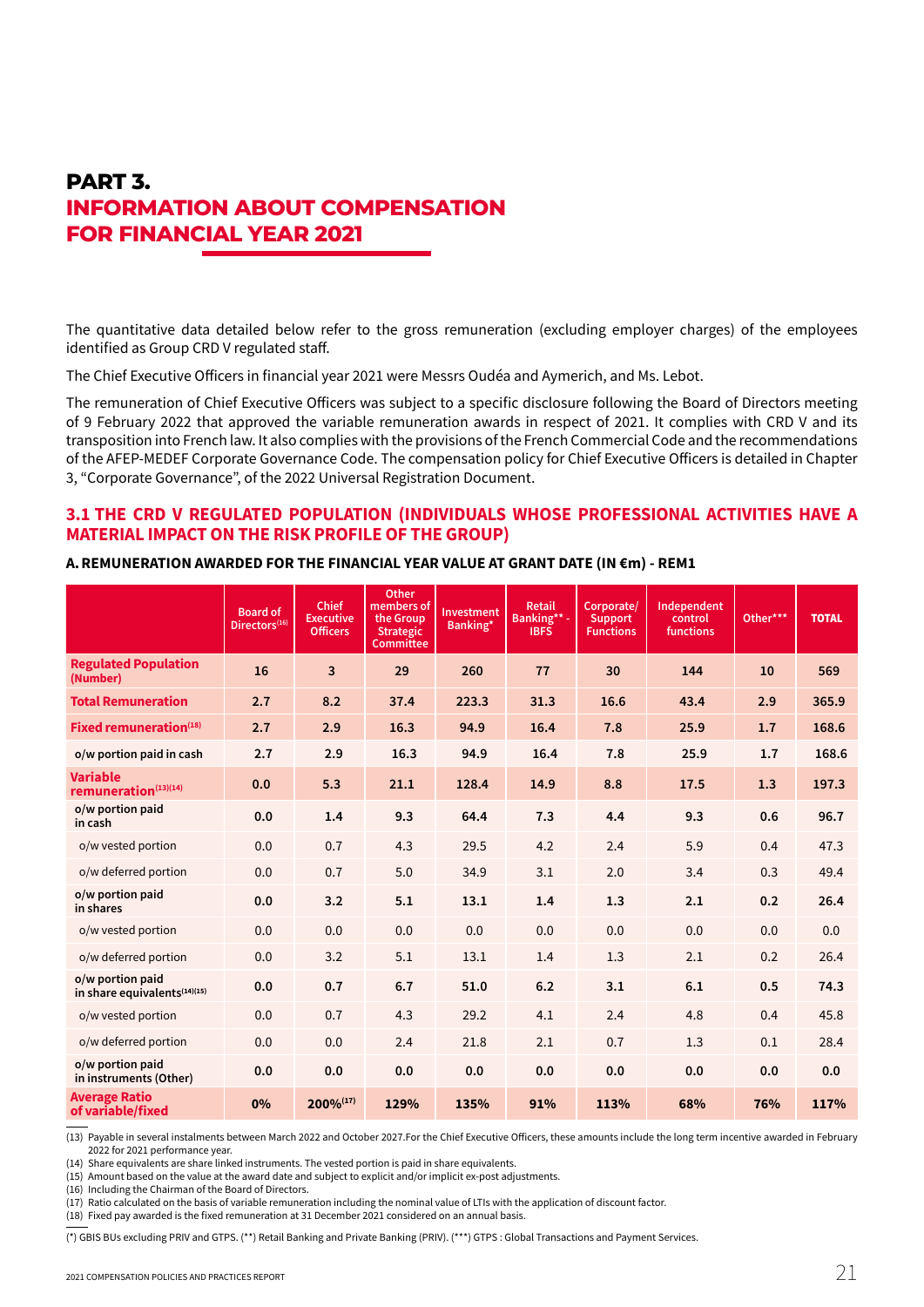#### **B. INFORMATION ON REMUNERATION AWARDED IN RESPECT OF THE FINANCIAL YEAR VALUE AT AWARD DATE (IN €m) - REM5**

|                                                              | <b>Board</b><br>0f<br><b>Directors</b> | <b>Chief</b><br><b>Executive</b><br><b>Officers</b> | <b>Total Man-</b><br>agement<br><b>Board</b> | Investment<br>Banking* | <b>Retail</b><br>Banking**-<br><b>IBFS</b> | Corporate/<br><b>Support</b><br><b>Functions</b> | Independent<br>control<br><b>functions</b> | Other***     | <b>TOTAL</b> |
|--------------------------------------------------------------|----------------------------------------|-----------------------------------------------------|----------------------------------------------|------------------------|--------------------------------------------|--------------------------------------------------|--------------------------------------------|--------------|--------------|
| <b>Regulated Population</b><br>(Number)                      | 16                                     | 3                                                   | 19                                           | 269                    | 88                                         | 35                                               | 147                                        | 11           | 569          |
| o/w Management Board                                         | 16                                     | 3                                                   | 19                                           |                        |                                            |                                                  |                                            |              | 19           |
| o/w Other members of the<br><b>Group Strategic Committee</b> |                                        |                                                     |                                              | 9                      | 11                                         | 5                                                | 3                                          | $\mathbf{1}$ | 29           |
| o/w Other regulated staff                                    |                                        |                                                     |                                              | 260                    | 77                                         | 30                                               | 144                                        | 10           | 521          |
| <b>Total Remuneration</b>                                    | 2.7                                    | 8.2                                                 | 10.9                                         | 242.2                  | 41.2                                       | 21.5                                             | 46.6                                       | 3.6          | 365.9        |
| o/w fixed remuneration                                       | 2.7                                    | 2.9                                                 | 5.6                                          | 103.5                  | 20.3                                       | 9.8                                              | 27.5                                       | 2.0          | 168.6        |
| o/w variable remuneration                                    | 0.0                                    | 5.3                                                 | 5.3                                          | 138.7                  | 20.9                                       | 11.7                                             | 19.1                                       | 1.6          | 197.3        |

## **C.DEFERRED VARIABLE REMUNERATION**

a.Summary of relevant deferred annual variable compensation schemes by payment year (excluding members of the Group Strategic Committee-BU/SU Heads)

| <b>PAYMENT YEAR</b> | 2018                         | 2019                         | 2020                         | 2021                         | 2022                         | 2023                   | 2024                   | 2025                   | 2026                   |
|---------------------|------------------------------|------------------------------|------------------------------|------------------------------|------------------------------|------------------------|------------------------|------------------------|------------------------|
| 2017 plan           | 50%<br>Cash 50%<br>Share Eq. | Cash                         | Shares or<br>Share Eq.       | Shares or<br>Share Eq.       |                              |                        |                        |                        |                        |
| 2018 plan           |                              | 50%<br>Cash 50%<br>Share Eq. | Cash                         | Shares or<br>Share Eq.       | Shares or<br>Share Eq.       |                        |                        |                        |                        |
| 2019 plan           |                              |                              | 50%<br>Cash 50%<br>Share Eq. | Cash                         | Shares or<br>Share Eq.       | Shares or<br>Share Eq. |                        |                        |                        |
| 2020 plan           |                              |                              |                              | 50%<br>Cash 50%<br>Share Eq. | Cash                         | Shares or<br>Share Eq. | Shares or<br>Share Eq. |                        |                        |
| 2021 plan           |                              |                              |                              |                              | 50%<br>Cash 50%<br>Share Eq. | Cash                   | Cash                   | Shares or<br>Share Eq. | Shares or<br>Share Eq. |

Share Eq.: Societe Generale Share Equivalents (share-linked instruments), with a minimum lock-up period of 6 months, paid in cash during payment year. Shares: Societe Generale performance shares with a vesting period of at least 2 years followed by a 6-month lock-up period for French tax residents.

(\*) GBIS BUs excluding PRIV and GTPS. (\*\*) Retail Banking and Private Banking (PRIV). (\*\*\*) GTPS : Global Transactions and Payment Services.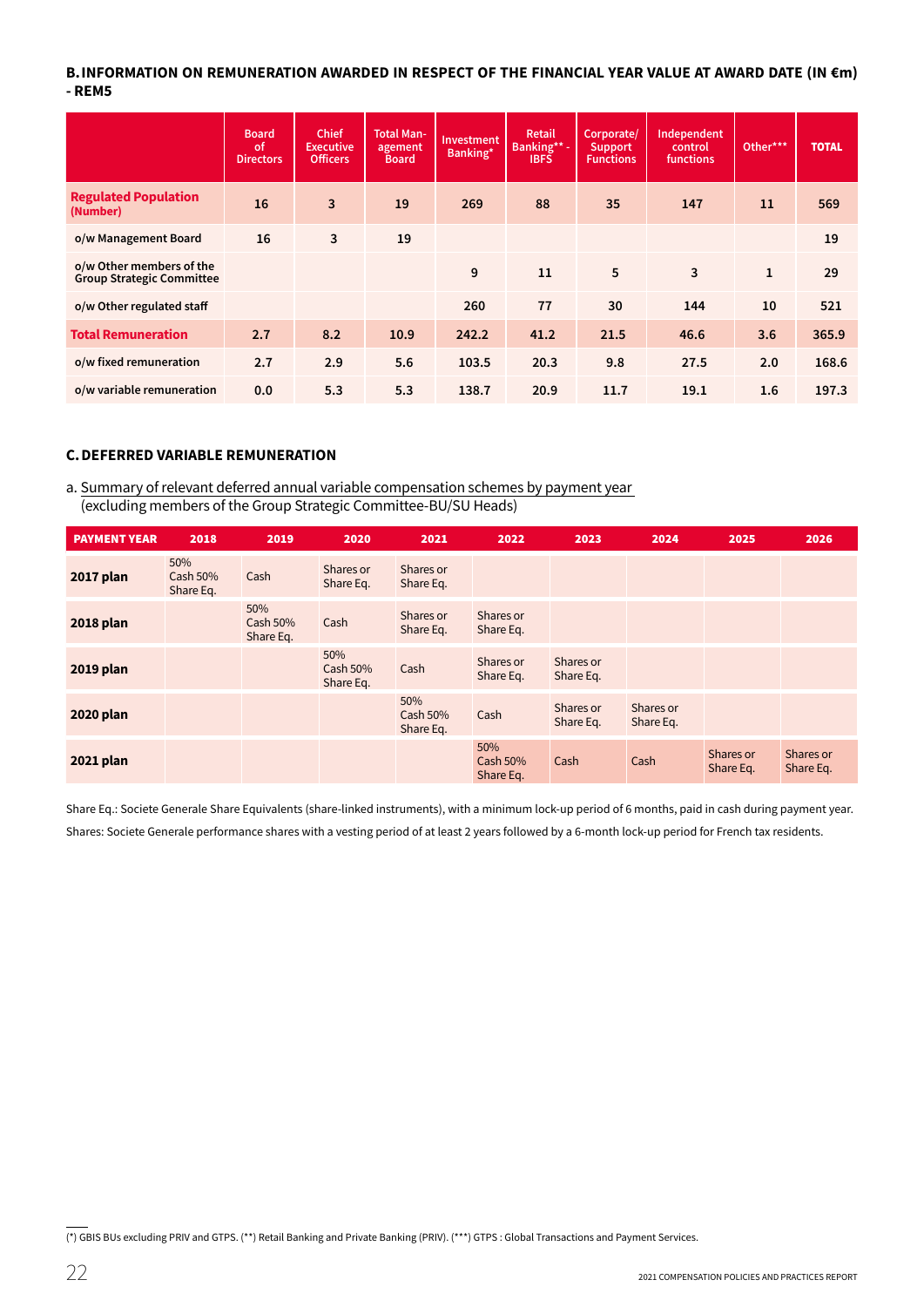#### b.Deferred and retained remuneration (in €m) - REM 3

The amount of deferred variable compensation awarded for previous performance years corresponds this year to the amount of deferred variable compensation awarded for years of performance 2020, 2019, 2018, 2017, 2016, 2015, 2014 and 2013.

|                                                                      | <b>Total amount</b><br>of deferred<br>remuneration<br>awarded<br>for previous<br>performance<br>periods | Of which<br>due to vest<br>in the 2021<br>financial<br>$year^{(18)}$ | Of which<br>vesting<br>in subsequent<br>financial years | Amount of<br>performance<br>adjustment<br>made in the<br>financial year<br>to deferred<br>remuneration<br>that was due to<br>vest in<br>the 2021<br>financial year | Amount of<br>performance<br>adjustment<br>made in the<br>financial year<br>to deferred<br>remuneration<br>that was due to<br>vest in future<br>performance<br>years | <b>Total amount</b><br>of adjustment<br>during the<br>financial year<br>due to ex-<br>post implicit<br>adjustments<br>(i.e. due to<br>the changes<br>of prices of<br>instruments) | <b>Total amount</b><br>of deferred<br>remuneration<br>awarded<br>before the<br>financial<br>year actually<br>paid out in<br>the financial<br>year <sup>(19)</sup> | <b>Total of amount</b><br>of deferred<br>remuneration<br>awarded<br>for previous<br>performance<br>period that<br>has vested<br>but is subject<br>to retention<br>periods |
|----------------------------------------------------------------------|---------------------------------------------------------------------------------------------------------|----------------------------------------------------------------------|---------------------------------------------------------|--------------------------------------------------------------------------------------------------------------------------------------------------------------------|---------------------------------------------------------------------------------------------------------------------------------------------------------------------|-----------------------------------------------------------------------------------------------------------------------------------------------------------------------------------|-------------------------------------------------------------------------------------------------------------------------------------------------------------------|---------------------------------------------------------------------------------------------------------------------------------------------------------------------------|
| <b>MB Supervisory</b><br>function                                    | 0.0                                                                                                     | 0.0                                                                  | 0.0                                                     | 0.0                                                                                                                                                                | 0.0                                                                                                                                                                 | 0.0                                                                                                                                                                               | 0.0                                                                                                                                                               | 0.0                                                                                                                                                                       |
| <b>MB Management</b><br>function <sup>*</sup>                        | 12.7                                                                                                    | 3.0                                                                  | 9.7                                                     | $-0.7$                                                                                                                                                             | 0.0                                                                                                                                                                 | $-0.5$                                                                                                                                                                            | 1.6                                                                                                                                                               | 0.1                                                                                                                                                                       |
| Cash-based                                                           | 0.8                                                                                                     | 0.6                                                                  | 0.2                                                     | 0.0                                                                                                                                                                | 0.0                                                                                                                                                                 | 0.0                                                                                                                                                                               | 0.6                                                                                                                                                               | 0.0                                                                                                                                                                       |
| Shares or equivalent<br>ownership interests                          | 10.9                                                                                                    | 1.4                                                                  | 9.5                                                     | $-0.4$                                                                                                                                                             | 0.0                                                                                                                                                                 | $-0.3$                                                                                                                                                                            | 0.6                                                                                                                                                               | 0.0                                                                                                                                                                       |
| Share-linked<br>instruments or<br>equivalent non-cash<br>instruments | 1.0                                                                                                     | 1.0                                                                  | 0.0                                                     | $-0.3$                                                                                                                                                             | 0.0                                                                                                                                                                 | $-0.2$                                                                                                                                                                            | 0.4                                                                                                                                                               | 0.1                                                                                                                                                                       |
| Other instruments                                                    | 0.0                                                                                                     | 0.0                                                                  | 0.0                                                     | 0.0                                                                                                                                                                | 0.0                                                                                                                                                                 | 0.0                                                                                                                                                                               | 0.0                                                                                                                                                               | 0.0                                                                                                                                                                       |
| <b>Other senior</b><br>management                                    | 29.8                                                                                                    | 10.8                                                                 | 19.0                                                    | $-0.3$                                                                                                                                                             | 0.0                                                                                                                                                                 | $-0.8$                                                                                                                                                                            | 9.7                                                                                                                                                               | 0.0                                                                                                                                                                       |
| Cash-based                                                           | 6.6                                                                                                     | 2.8                                                                  | 3.8                                                     | 0.0                                                                                                                                                                | 0.0                                                                                                                                                                 | 0.0                                                                                                                                                                               | 2.8                                                                                                                                                               | 0.0                                                                                                                                                                       |
| Shares or equivalent<br>ownership interests                          | 13.9                                                                                                    | 2.6                                                                  | 11.3                                                    | $-0.1$                                                                                                                                                             | 0.0                                                                                                                                                                 | $-0.9$                                                                                                                                                                            | 1.6                                                                                                                                                               | 0.0                                                                                                                                                                       |
| Share-linked<br>instruments or<br>equivalent non-cash<br>instruments | 9.4                                                                                                     | 5.4                                                                  | 4.0                                                     | $-0.2$                                                                                                                                                             | 0.0                                                                                                                                                                 | 0.1                                                                                                                                                                               | 5.2                                                                                                                                                               | 0.0                                                                                                                                                                       |
| Other instruments                                                    | 0.0                                                                                                     | 0.0                                                                  | 0.0                                                     | 0.0                                                                                                                                                                | 0.0                                                                                                                                                                 | 0.0                                                                                                                                                                               | 0.0                                                                                                                                                               | 0.0                                                                                                                                                                       |
| <b>Other identified</b><br>staff                                     | 189.5                                                                                                   | 81.8                                                                 | 107.8                                                   | $-1.4$                                                                                                                                                             | 0.0                                                                                                                                                                 | 0.8                                                                                                                                                                               | 80.8                                                                                                                                                              | 0.4                                                                                                                                                                       |
| Cash-based                                                           | 35.7                                                                                                    | 19.5                                                                 | 16.1                                                    | 0.0                                                                                                                                                                | 0.0                                                                                                                                                                 | 0.0                                                                                                                                                                               | 19.5                                                                                                                                                              | 0.0                                                                                                                                                                       |
| Shares or equivalent<br>ownership interests                          | 46.6                                                                                                    | 12.0                                                                 | 34.6                                                    | $-0.6$                                                                                                                                                             | 0.0                                                                                                                                                                 | $-3.8$                                                                                                                                                                            | 7.6                                                                                                                                                               | 0.0                                                                                                                                                                       |
| Share-linked<br>instruments or<br>equivalent non-cash<br>instruments | 107.3                                                                                                   | 50.2                                                                 | 57.0                                                    | $-0.9$                                                                                                                                                             | 0.0                                                                                                                                                                 | 4.6                                                                                                                                                                               | 53.6                                                                                                                                                              | 0.4                                                                                                                                                                       |
| Other instruments                                                    | 0.0                                                                                                     | 0.0                                                                  | 0.0                                                     | 0.0                                                                                                                                                                | 0.0                                                                                                                                                                 | 0.0                                                                                                                                                                               | 0.0                                                                                                                                                               | 0.0                                                                                                                                                                       |
| <b>TOTAL AMOUNT</b>                                                  | 232.0                                                                                                   | 95.6                                                                 | 136.4                                                   | $-2.5$                                                                                                                                                             | 0.0                                                                                                                                                                 | $-0.6$                                                                                                                                                                            | 92.0                                                                                                                                                              | 0.5                                                                                                                                                                       |

(\*) The current functions of P. Aymerich and D. Lebot as Deputy Chief Executive Officers began on May 14, 2018. The amounts reported include the elements of compensation awarded for their previous functions.

All deferred variable compensation is exposed to possible explicit adjustments (performance conditions and clause of appropriate management of risks and compliance) and/or implicit adjustments (indexation on share price or performance units).

(19) Including vested instruments, subject to retention period of six-months, during which the condition of appropriate management of riks and compliance condition applies.

<sup>(18)</sup> Amount on the basis of the value at award and subject to ex-post explicit and/or implicit adjustments.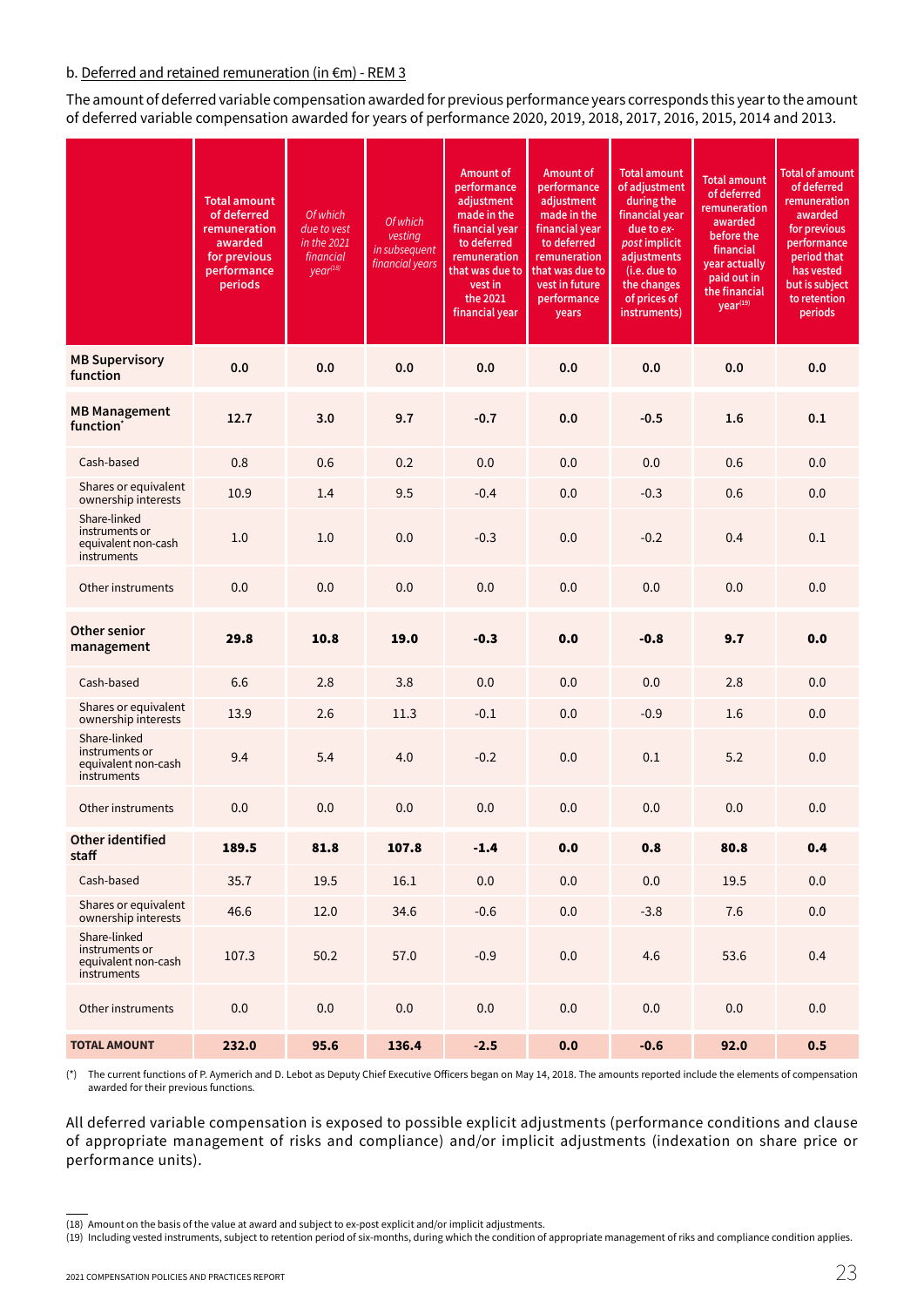### **D. SEVERANCE PAY AND SIGN-ON AWARDS PAID DURING THE FINANCIAL YEAR - REM2**

|                                                                                                      | <b>Board</b><br>of Directors | <b>Chief Executive</b><br><b>Officers</b> | Other regulated<br>statf(20) |
|------------------------------------------------------------------------------------------------------|------------------------------|-------------------------------------------|------------------------------|
| Severance pay awarded in 2021, in $\epsilon$ m <sup>(21)</sup>                                       |                              |                                           |                              |
| <b>Number of beneficiaries</b>                                                                       | $\mathbf 0$                  | $\mathbf 0$                               | 14                           |
| Total amount of severance pay awarded in 2021 in $\epsilon$ m <sup>(22)</sup>                        | $\mathbf{0}$                 | $\mathbf{0}$                              | 13.1                         |
| o/w portion paid in 2021                                                                             | 0.0                          | 0.0                                       | 11.4                         |
| o/w portion paid in 2022                                                                             | 0.0                          | 0.0                                       | 1.7                          |
| o/w portion paid in 2021 not included in the calculation<br>of the variable pay/fixed pay ratio      | 0.0                          | 0.0                                       | 11.4                         |
| Severance pay awarded in previous years and<br>paid in 2021, in $\epsilon$ m                         |                              |                                           |                              |
| <b>Number of beneficiaries</b>                                                                       | $\mathbf 0$                  | $\mathbf 0$                               | $\mathbf{1}$                 |
| Total amount of severance pay awarded in previous years<br>and paid in 2021                          | 0.0                          | 0.0                                       | 0.2                          |
| Guaranteed sign-on variable awarded in 2021, in €m                                                   |                              |                                           |                              |
| <b>Number of beneficiaries</b>                                                                       | $\mathbf{0}$                 | $\mathbf 0$                               | 3                            |
| <b>Total amount awarded</b>                                                                          | 0.0                          | 0.0                                       | 1.1                          |
| o/w total amount paid in 2021 not included in the calculation<br>of the variable pay/fixed pay ratio | 0.0                          | 0.0                                       | 0.0                          |

<sup>(20)</sup> Including the other members of the Group Strategic Committee.

<sup>(21)</sup> Payments relating to the duration of a legal notice period (whether or not effected) are not considered as amounts paid for the termination of employment because they are considered as ordinary remuneration payments (see Article 144 of the EBA guidelines).

<sup>(22)</sup> Including the highest single severance of €3.2m.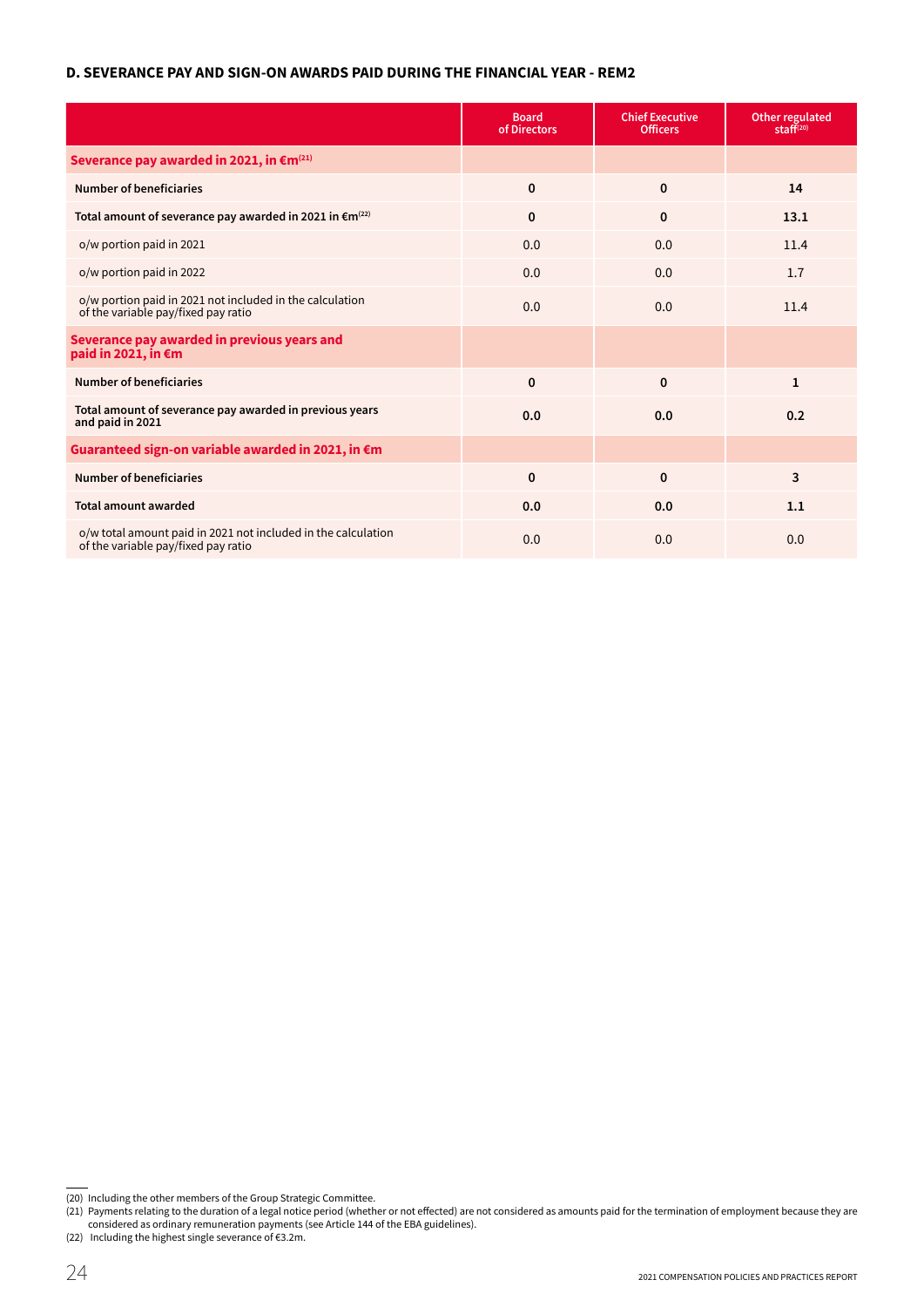# **3.2. GLOBAL REMUNERATION EQUAL OR ABOVE €m - REM4**

Number of regulated staff members whose total remuneration in respect of 2021 performance year is greater than or equal to €1m.

| <b>TOTAL REMUNERATION BY BRACKETS €m</b> | <b>NB OF STAFF</b> |
|------------------------------------------|--------------------|
| $[1 - 1, 5]$                             | 74                 |
| $[1,5 - 2[$                              | 24                 |
| $[2 - 2, 5]$                             | 9                  |
| $[2,5 - 3]$                              |                    |
| $[3 - 3, 5]$                             | $\overline{2}$     |
| $[3,5 - 4[$                              |                    |

Among the 111 beneficiaries of total remuneration greater than or equal to €1m, 63 are located outside France and 48 in France.